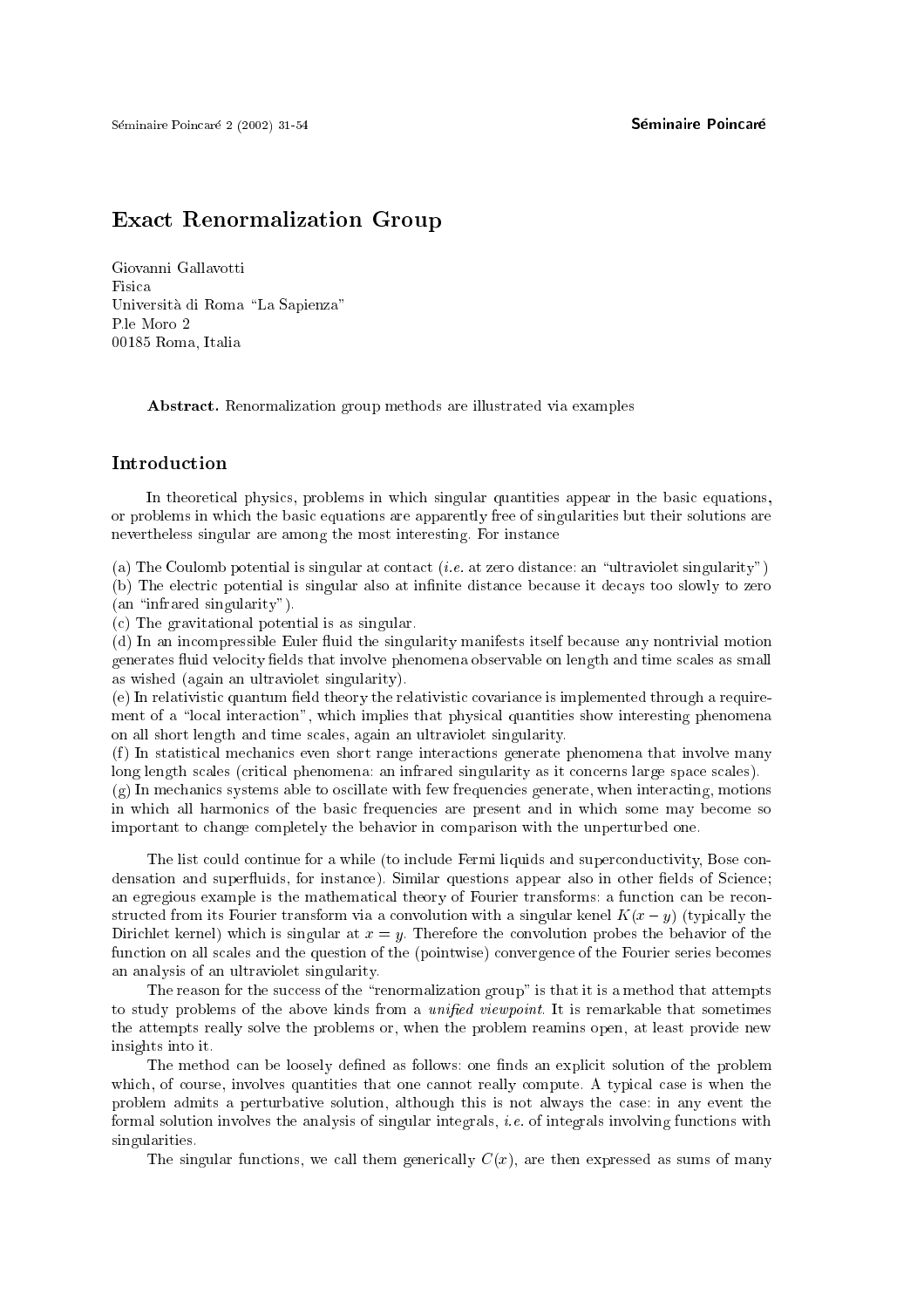very regular nonsingular functions each of which "lives on a fixed scale', which means that the regular "piece" of the singular function that lives on a scale  $l_0$  is a smooth function of the form  $l_0^{\alpha}C(x\,l_0^{-1})$  where C is a smooth function rapidly decaying at infinity and  $\alpha$  is a constant. The renormalization method is effective when the regular pieces into which  $C(x)$  is decomposed differ only by the scale on which they live, possibly apart from a finite number of them. One says that in such cases the singlularity is "scale invariant" and the singularity is a power law behavior in |x|, and the exponent  $\alpha$  is related to the value of the power. For instance this is for the Coulomb potential which can be written ("resolution of the *ultraviolet singularity*")

$$
\frac{1}{|x|}=\frac{(1-e^{-|x|^2})}{|x|}+\sum_{k=1}^\infty\frac{(e^{-(\gamma^h|x|)^2}-e^{-(\gamma^{h+1}|x|)^2})}{|x|}=\frac{(1-e^{-|x|^2})}{|x|}+\sum_{k=1}^\infty\gamma^h\overline{C}(\gamma^hx)
$$

where  $\overline{C}(x) = \frac{e^{-|x|} - e^{-|x|}|y|^2}{2}$  $\frac{e^{-\epsilon(1+\epsilon)}}{|x|}$ ; here  $l_0=1$  and  $\gamma>1$  can be (arbitrarily) taken to be  $\gamma=2.1$  Then one tries to show that the formal solution it into a sum of terms that  $\gamma$  is into a sum of terms that the sum have all the same structure apart form a change of scale: by summing infinitely many functions which are regular on infinitely many scales one can construct (hopefully in a controllable way) the singularities and the properties of the quantities that are formally expressed in terms of the original singular (often a priori even possibly meaningless) integrals.

Breaking a singular expression into many (infinitely many) parts allows to disentangle and to exhibit delicate cancellation phenomena which may allow us to give a meaning too expressions that seem meaningless at first. Sometimes the cancellations may be so effective that the apparent singularities are in fact not there.

A typi
al example is the KAM theory where in the end no singularities are really there. Another archetypal example of success of the approach is the quantum theory of fields in dimensions  $d = 2, 3.$ 

Here I sele
t the latter two examples as their similarity is striking. Both are problems that arise in systems that are perturbations of simple systems (integrable systems in the first case and free fields in the second). However the singularities do not allow us to proceed straightforwardly.

The interest of the problems and their physi
al relevan
e is well known. For instan
e the first arose historically from the famous remark by Poincaré that the pertubation analysis, used in astronomy since Laplace and crowned by the well known successes of the theory of precessions, compilation of ephemeral tables, discovery of asteroids (Ceres) or major planets (Neptune) ..., could not be an approximation in the naive sense of the term because strictly speaking the series used could not possibly be convergent. It surfaced again in Fermi's juvenile work on the equipartition problem and again in his last work (the "incompiuto" and postumously published Fermi, Pasta Ulam experiment) on the same matter; and many still recall the frustration felt in trying to understand seemingly simple problems such as the computation of the error in the small oscillations thoery or in motions that are small perturbations of simple integrable ones: like two point masses on a circle interacting via a small mutual potential and subject to an external small potential, *i.e.* a system described by two angles  $\alpha = (\alpha_1, \alpha_2) \in T^2 \equiv [0, 2\pi]^2$  and a total potential function  $\varepsilon f(\alpha)$  with equation of motion

$$
\underline{\ddot{\alpha}} = -\varepsilon \, \underline{\partial}_{\alpha} \, f(\underline{\alpha})
$$

The motions of assigned angular velocities  $\omega_0 = (\omega_1, \omega_2)$  of such a system exist and remain similar to the corresponding free motions if the equation  $(3.1)$  below has a solution, as an elementary check would allows us to see. An existence proof is, however, rich of conceptual difficulties.

The se
ond problem addresses the basi question of the very possibility of existen
e of a quantum theory of intera
ting parti
les whi
h is, at the same time, relativisti
ally ovariant.

 $^{\circ}$  The reason for this (almost universal) choice seems to be, according to G. Parisi, that it is the only choice which does not generate the question "why is  $\gamma$  chosen = 2?": the choice  $\gamma = \pi$  would be equally good but it would inevitaly raise uninteresting questions.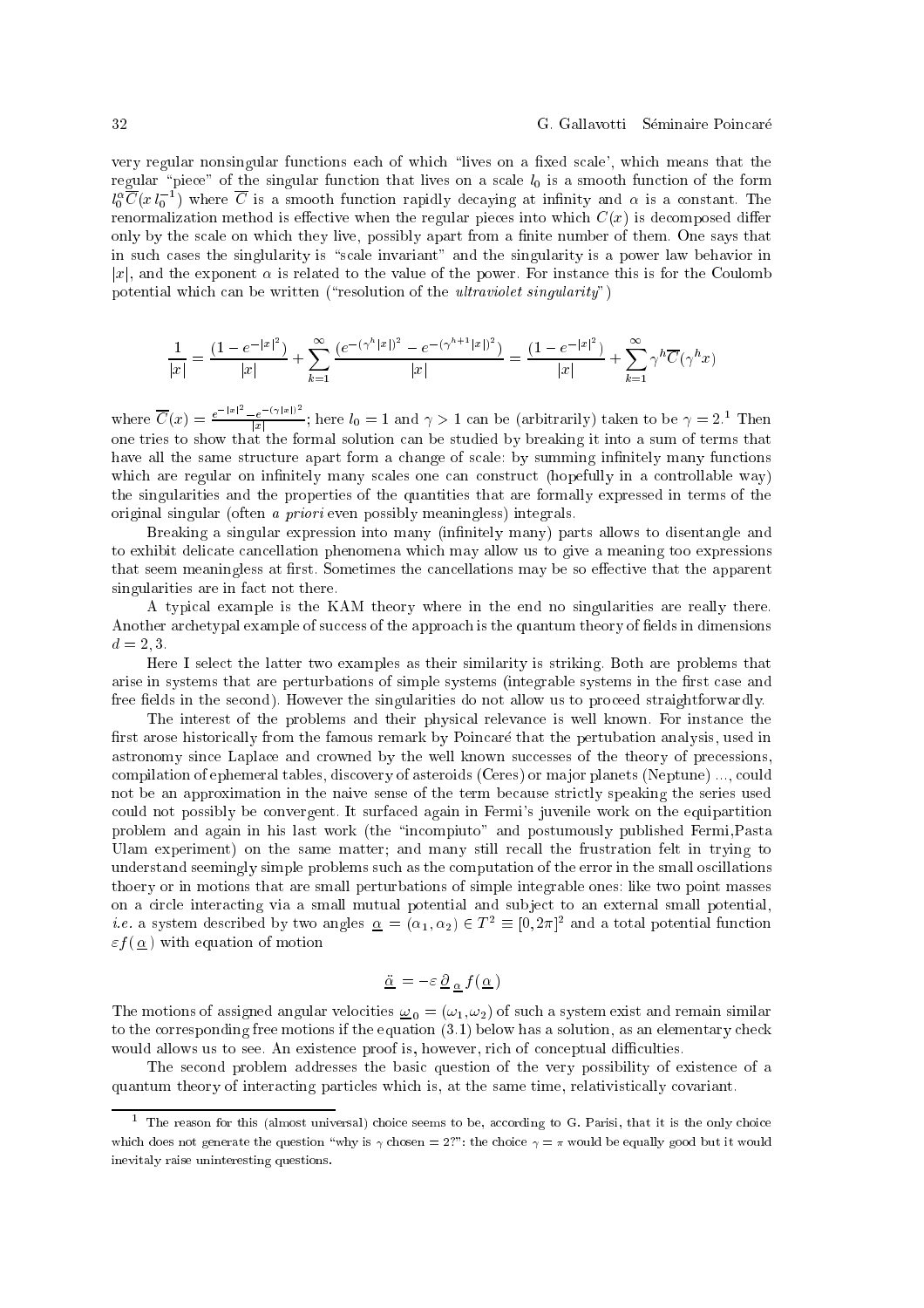#### Vol. 2, 2002 Exact Renormalization Group

The approach allows us to solve completely the first problem (Sec. 3-6) at least for a large class of motions (the "non resonant" ones). For the second problem in the cases of space-time models of dimension  $d = 2, 3, 4$  even the existence of a formal perturbative solution is not clear: but it can be established by the renormalization group method (Sec. 8.9). In the cases  $d = 2, 3$ the renormalization approach becomes the basis for completing the solution of the problem  $(i.e.$ to go beyond the formal level) and thus it is a fundamental building block of the proof that, at least in dimensions  $d = 2, 3$ , quantum fields and special relativity are compatible even in presence of nontrivial interactions.

We choose the above two problems because of the elegance of their solution and of their pedagogi
al value: however they were not originally solved by the method dis
ussed here. There are a number of other problems which have been first solved via a renormalization group method of the type we considered in the present review: the critical point of various classes of statistical me
hani
s models or the theory of the ground state of one dimensional spinless Fermi systems, the theory of the onvergen
e of Fourier series, dipole gases, Anderson lo
alization to mention a few.

Much larger is the set of problems that have been studied only heuristically in the physics literature: a permanent hallenge is to understand them fully.

We shall introduce the KAM problem and the field theory renormalization in  $d = 2, 3$  for scalar fields (typical multiscale problems) by first discussing their single scale counterparts (Sec. 1,2,7): this should indu
e appre
iation of the power of a method to redu
e a multis
ale problem to a single s
ale one.

Sometimes the problems that are studied at a heuristic level involve drastic and uncontrolled approximations: therefore many physi
ists onsider important to gain some ontrol on what one would like to neglect. For this reason the applications of the renormalization group in which the results are obtained without concessions to uncontrolled approximations are called "exact" renormalization group" results while the others do not receive the qualification of "exact" even though they are considered "better" than the results of perturbation theory (when possible) which in the Physics literature seems to be regarded with undeserved contempt. They are called "non perturbative": a name well deserved because they usually are (considered) reliable and are certainly remarkably different from predictions obtained by naively truncating perturbation series. The latter fact is in itself a really non trivial achievement as those working on the subject before the work of Wilson, Fisher, Kadanoff, Jona-Di Castro immediately realized.

Consistently I try here to keep the exposition essential but complete and self contained; ertain really te
hni
al details are in Se
.6 and in the appendi
es. Commented referen
es to the (immediately relevant) literature can be found in the final pages.

### 1. Nonsingular perturbation theory

Examples of perturbation analysis abound: the simplest are the "single scale" problems. These are problems in which no "singularities" appear and, as a consequence, the perturbation expansions converge, or are at least asymptotic, for small pertubations. An example is the following implicit fun
tions equations

$$
\underline{h}(\underline{\psi}) = \varepsilon \frac{\partial f}{\partial \underline{\alpha}} (\underline{\psi} + \underline{h}(\underline{\psi})) \tag{1.1}
$$

where  $\psi \in T^{\ell}$  is a point on the  $\ell$ -dimensional torus  $T^{\ell} = [0, 2\pi]^{\ell}$  and  $f(\underline{\alpha})$  is a trigonometric polynomial  $f(\underline{\alpha}) = \sum_{|\nu| \leq N} e^{i \underline{\nu} \cdot \underline{\alpha}} f_{\underline{\nu}}$  of degree  $N, |\underline{\nu}| \stackrel{def}{=} \sum |\nu_j|$ . The problem posed is to show the existence of a solution  $\underline{h}$  analytic for  $|\varepsilon|$  small and in  $\psi$ . It is not the simplest of its kind but it is general enough to be useful also in the case of harder problems.<sup>3</sup>

 $^-$  In dimension  $d=4$  the problem is still open, although via the renormalization group method one can show the existence of a well defined perturbative solution.

The simplest equation of the kind would be  $h = \varepsilon f(h)$  with  $h \in R$ : *i.e.* a "zero" dimensional version of (1.1), which could be studied by the same methods that we discuss below but which is too simple for our purposes.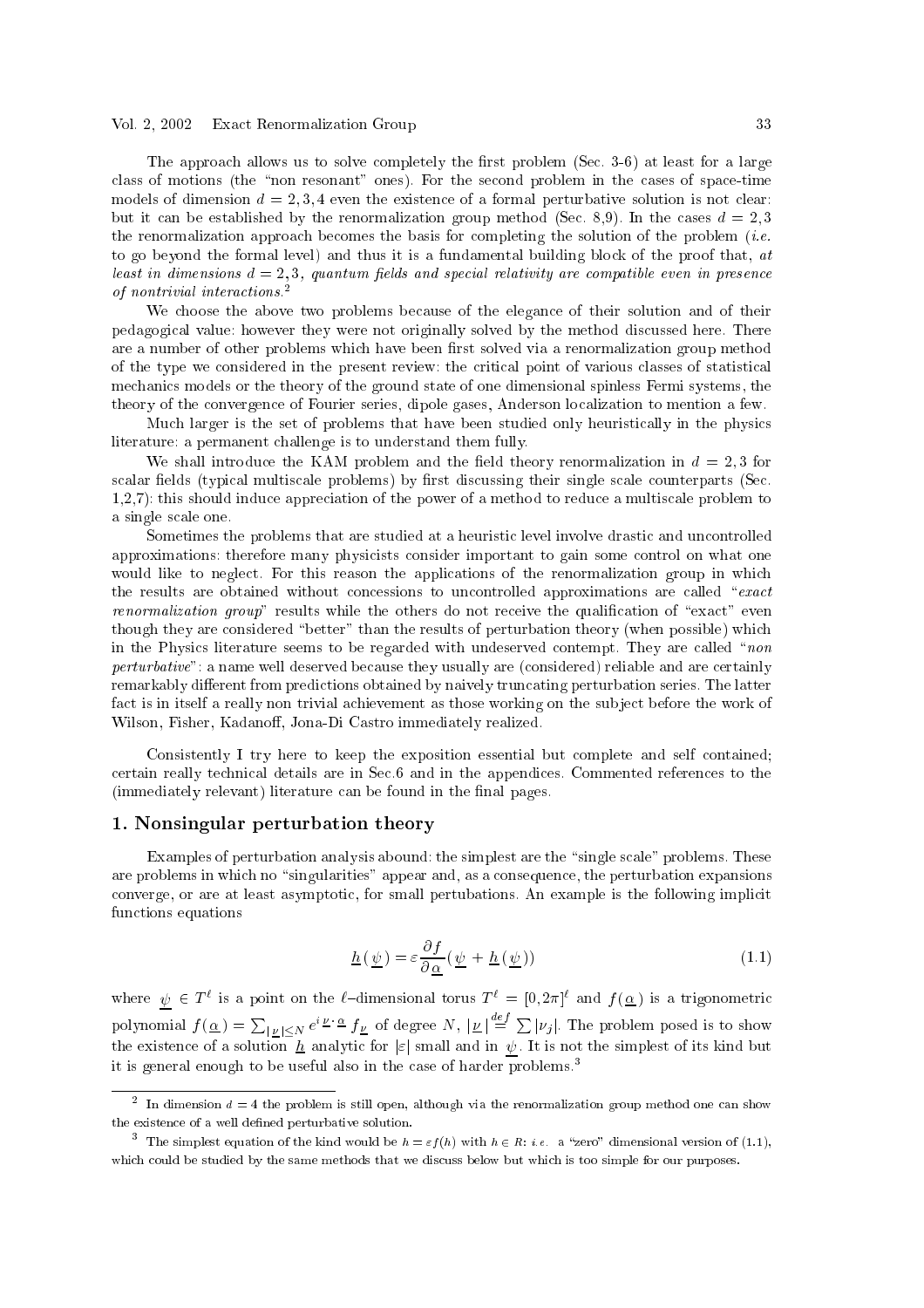#### 34 G. Gallavotti Seminaire Poin
are

A second example of the same type is the functional integral

$$
E_{\lambda}(\varepsilon f) = \frac{\int P(d\varphi)e^{-\int_{\Lambda} d^d \underline{x} (\lambda \varphi \frac{d}{\underline{x}} + \mu \varphi_x^2 + \varepsilon \varphi \underline{x} f(\underline{x}))}}{\int P(d\varphi)e^{-\int_{\Lambda} d^d \underline{x} (\lambda \varphi \frac{d}{\underline{x}} + \mu \varphi \frac{2}{\underline{x}})}}
$$
(1.2)

where  $f(\underline{x})$  is a generic smooth test function, P is the Gaussian probability distribution on  $R^d$ ,  $d = 2, 3$ , with covariance

<sup>R</sup>

$$
C\left(\underline{x} - \underline{y}\right) \stackrel{def}{=} \langle \varphi_{\underline{x}} \varphi_{\underline{y}} \rangle_P = \frac{1}{(2\pi)^d} \int e^i \underline{p} \cdot (\underline{x} - \underline{y}) \frac{1}{(\underline{p}^2 + 1)^2} d^d \underline{p} \tag{1.3}
$$

and  $\Lambda$  is a finite cubic box.

The problem is to show that  $E_{\lambda}$  is a smooth function of  $\lambda, \mu, \varepsilon$  for all test functions f and for  $\lambda > 0, \mu, \varepsilon$  small enough. The functional derivatives with respect to  $\varepsilon f(x)$  of  $\log E_{\lambda}(\varepsilon f)$  are called the "Schwinger functions" of the functional integral in  $(1.2)$ .

### 2. Tree expansions. Can
ellations

Here we illustrate a technique to study the above problems. The technique is called "renormalization method": the appropriateness of the name is made manifest by its appli
ations to the less trivial problems that will be discussed after Sec. 3 below.

Consider equation  $(1.1)$ : we write the solution as

$$
\underline{h}(\underline{\psi}) = \varepsilon \underline{h}^{(1)}(\underline{\psi}) + \varepsilon^2 \underline{h}^{(2)}(\underline{\psi}) + \varepsilon^3 \underline{h}^{(3)}(\underline{\psi}) + \dots
$$

and note that the coefficients  $h^{(k)}$  satisfy an equation like  $h^{(k)} =$  $\left[\partial_{\alpha} f(\psi + \underline{h}(\psi))\right]^{(k-1)}$  where  $\left[\cdot\right]^{(k)}$  denotes the k-th Taylor coefficient of an expansion in powers of  $\varepsilon$  of the function inside the square brackets. Hence

$$
\underline{h}^{(k)}(\underline{\psi}) = \Big[ \sum_{\underline{s} \ge 0} \frac{1}{\underline{s}!} \underline{\partial}_{\underline{\psi}} \underline{\partial}_{\underline{\psi}} f(\underline{\psi}) \underline{h}^{\underline{s}} \Big]^{(k-1)} =
$$
\n
$$
= \sum_{\underline{s} \ge 0} \frac{1}{\underline{s}!} \sum_{\underline{k}_{ij} = k-1} \underline{\partial}_{\underline{\psi}} \underline{\partial}_{\underline{\psi}} \underline{\partial}_{\underline{\psi}} f(\underline{\psi}) \prod_{i=1}^{\ell} \prod_{j=1}^{s_i} \underline{h}^{(k_{ij})}
$$
\n(2.1)

where  $\underline{s} = (s_1, \ldots, s_\ell)$  is a multi-index with  $s_i \geq 0$  integer, and we define

$$
\underline{s} : \stackrel{def}{=} \prod_i s_i! \; , \quad \underline{\partial} \, \frac{\underline{s}}{\underline{\psi}} \equiv (\partial_{\psi_1}^{s_1} \partial_{\psi_2}^{s_2} \; \dots) \; ;
$$

the indices of the components of  $h$  are contracted with the corresponding indices of the components of  $\partial \frac{z}{\psi}$  as usual in a Taylor expansion.

for it: the function  $\overline{h}^{(k)}$  will be represented by

$$
\overbrace{\hspace{1.5em}}^{(k)}
$$

**Fig.1:** Representation of  $n \vee \vee$ : adding a label  $j = 1, \ldots, \ell$  on the line will indicate the  $j$ -th component of  $n \vee \vee$ .

Therefore we shall represent the relation (2.1) as

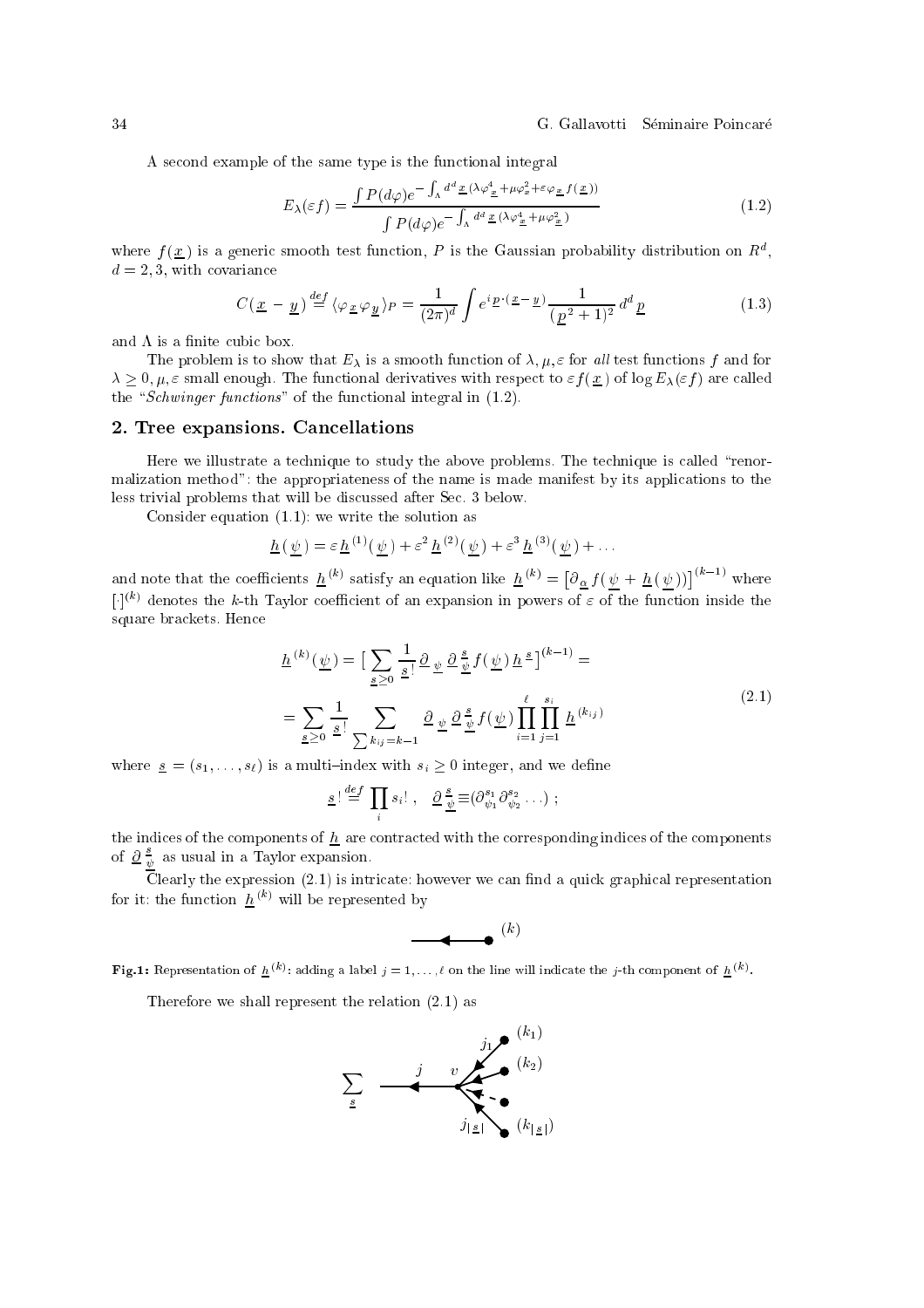. The strip of  $\alpha$  is interesting to the line  $\alpha$  in the strip  $\lfloor s \rfloor$  . The contribution of the other lines carry the labels  $j_q$  corresponding to the components of  $h^{\gamma, q}$  $j_q$  = 1; iii,  $j_q$  = 1; iii)  $\pm$  if the latter labels will not, in the latt following figures, continue to be marked (being dummy labels). The "node"  $v$  represents the derivatives  $\partial_{\,\,w} \partial_{\,\,\sigma}^{\,\,-}$  $\psi^-$ Double counting is avoided by using the convention of assigning the label 1 to the first  $s_1$  lines from top to bottom, the label 2 to the next  $s_2$ , and so on until all the  $|s|$  derivation label are considered

The recursive nature of  $(2.1)$  is clear and it is also quite clearly reflected in Fig.2 above. The iteration of (2.1) will terminate in finitely many steps and the result can be naturally expressed graphi
ally as in Fig.3 below.



**rig.3:** Representation of  $n \vee \vee$  as a sum of tree graphs  $\vartheta$  with  $\kappa$  nodes. Two pairs of consecutive nodes  $v < v$  and  $v$   $\,<\,v$  are also represented; the node  $v$  –in the picture happens to be what we shall call the first or highest node of a  $\alpha$  and the sum  $\alpha$  of the sum of the sum of the sum of the sum of the values of the values of all trees with nodes and root line bearing the label  $j$  yields  $h_j^{\langle \gamma \rangle}$ . A pair of consecutive nodes will be called a "line".

We imagine to draw the trees in Fig.  $3$  with lines of equal length and "coherently oriented"  $(i.e.$  the endpoint of an oriented line can only merge into the initial point of another oriented line) by assigning the line labels (not marked in the gures) as explained in the aption to Fig.2: in this way one sees that the number of unlabeled distinct trees  $\vartheta$  with k nodes does not exceed the number of closed  $2k$ -steps paths starting at the origin of a one dimensional lattice  $Z^1$ , *i.e.* it is  $\leq 2^{2k}$ . A pair of consecutive (in the partial order fixed by the lines orientations) nodes  $\lambda = (v'v)$ will also be called a "line" and it will also be denoted by  $\lambda_v$  if  $v < v'$ : the orientation of the lines allows us to say that a line follows another or that two lines are omparable, or that a node pre
edes another node or a line. On each line  $\lambda$  we attach a label  $j_{\lambda} = 1, \ldots, \ell$  that we call a *component* 

We call the highest line (*i.e.* the leftmost in the above figures) the "root" line but do not count the highest extreme of the highest line as a node and we may call it the "root": we shall call the number of nodes (hence of lines) k the "degree" deg( $\vartheta$ ) of  $\vartheta$ .

Since the function  $\underline{h}$  ( $\underline{\psi}$ ) is periodic it is convenient to look for its Fourier coefficients  $\underline{h}$  <sub>v</sub> with  $\underline{\nu} = (\nu_1, \dots, \nu_\ell) \in \mathbb{Z}^{\ell}$ . A simple graphical representation can be given to the coefficients. It sumees to add to each node  $v$  of the trees in Fig.3 a label  $\underline{\nu}_v,$  which we call a "hode momentum", and to attribute to each line  $\lambda = (v'v)$  a "line current"  $\nu(\lambda)$  defined as the sum of all the node momenta of the nodes  $w < v$ :

$$
\underline{\nu}(\lambda) = \sum_{w < v} \underline{\nu}_w \tag{2.2}
$$

Then if the root line start at the node denoted  $v_0$  and carries a label j we define "value" of such labeled trees as

$$
i(\underline{\nu}_{v_0})_j \prod_{\lambda \equiv (v'v) \in \vartheta} ((i\underline{\nu}_v)_{j\lambda} i(\underline{\nu}_{v'})_{j\lambda})) \prod_{v \in \vartheta} \frac{f_{\underline{\nu}_v}}{s_v!}
$$
(2.3)

and we obtain  $h_{i,\nu}^{(n)}$  by summing over all trees with k nodes and with current  $\underline{\nu}$  flowing on the highest line. In (2.3) we can imagine to have performed the summations over the labels  $j_\lambda$  assigned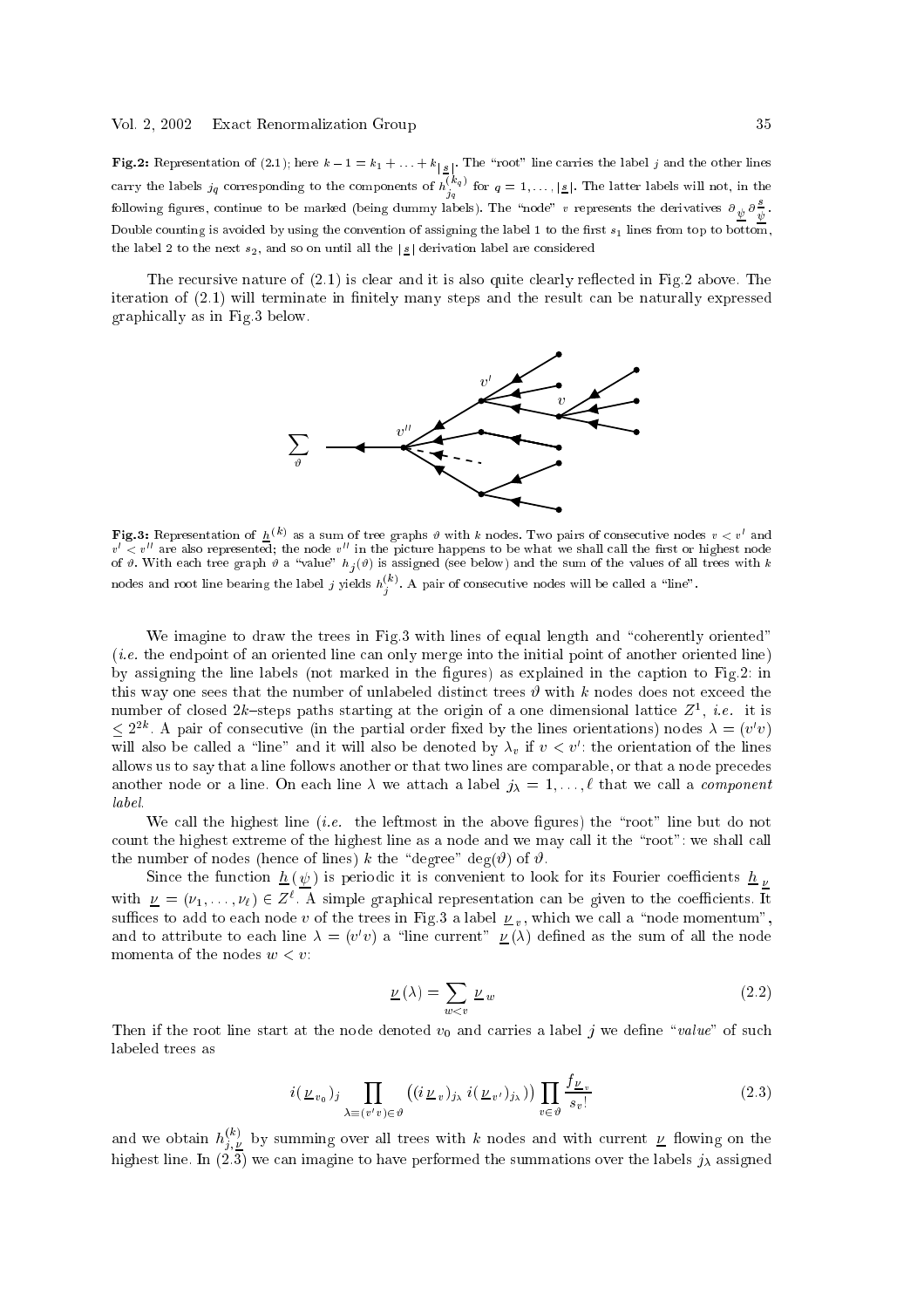to the internal lines, thereby onveniently suppressing all of them ex
ept the label j on the root line, so that the summation of the values  $(2.3)$  is performed over the trees with k nodes v into which  $s_v$  lines merge and which carry a momentum label  ${\underline{\nu}}_v$  over every node  $v.$  Double counting is avoided by onsidering distin
t any pair of trees that annot be trivially superposed by pivoting the lines around the nodes into which they merge but *avoiding*, in the pivoting operations, line rossings.

However it will be convenient to remark that we may imagine that all the lines of such a tree of degree k bear a "number label"  $1, \ldots, k$  (which will never be explicitly marked in the figures) that distinguishes them. Regard as different two trees that cannot be superposed (all labels included) by the operation of pivoting the lines around the nodes into whi
h they merge while, this time, allowing crossing of the lines merging into the same node. Then we get many more trees and since we still require that the sum of the values of all trees is  $h_{i\nu}^{(\kappa)}$  the definition of value has to be modied to avoid double ountings into

$$
Val(\vartheta) = \frac{i(\underline{\nu}_{v_0})_j}{k!} \prod_{\lambda \equiv (v'v) \in \vartheta} (i\underline{\nu}_v \cdot i\underline{\nu}_{v'}) \prod_{v \in \vartheta} f_{\underline{\nu}_v}
$$
(2.4)

With the new way of labeling the number of trees greatly increases, by a factor of order  $k!$  being now bounded by  $k!2^{2k}$ , but the combinatorics becomes simpler for our purposes (even though the sum of the values of all trees is performed with great redundancy). Therefore we shall define the labeling of the trees by imagining that each line carries a number label that distinguishes it from the others.

Note that the node momenta can be supposed *bounded* by  $|\underline{\nu}| \leq N$  *i.e.* by the degree of f, *cfr* the factors  $f_{\nu}$  in (2.4). However the line currents  $\underline{\nu}(\lambda)$  can only be bounded by  $|\underline{\nu}(\lambda)| \leq kN$ in a tree of degree k. This means that the number of trees with non zero value and degree k is finite and bounded by  $2^{2k}(2N+1)^{kt}$ ; the momentum that flows in each line can be as large as  $kN$ .

We can say that the value of a tree is the product of node factors (the  $f_{\nu}$  in (2.3)) or "couplings" and of line factors (the  $-\underline{\nu}_{\nu} \cdot \underline{\nu}_{\nu'}$  and  $(i \underline{\nu}_{v_0})_j$ ) or "propagators". The perturbative series for  $h_{\nu}^{(\kappa)}$  acquires in this way the flavor of a Feynman graphs expansion, see Sec.7.

Convergence for small  $|\varepsilon|$  of the expansion for  $h_{\nu}$  is immediately proved by bounding the sum of the values of the trees of degree  $k$  by

$$
\sum_{\vartheta, \deg(\vartheta) = k} |\text{Val}(\vartheta)| \le 2^{2k} (2N+1)^{\ell k} F^k (\ell N^2)^k \tag{2.5}
$$

in fact there are at most  $2^{2k}k!$  trees and the scalar products  $\underline{\nu}_{v'} \cdot \underline{\nu}_{v}$  give at most  $\ell^k$  terms of size  $N^2$ , while the  $\underline{\nu}_{v}$  can be chosen in a number of ways bounded by  $(2N+1)^{\ell k} < (3N)^{\ell k}$ .<br>Takin

which  $h_{\nu}^{(\kappa)}$  is not obviously zero we see that

$$
\sum_{\underline{\nu}} e^{\kappa |\underline{\nu}|} |\underline{h}^{(k)}_{\underline{\nu}}| \leq (2Nk+1)^{\ell} ((2N+1)^{\ell} (\ell N^2) F e^{\kappa N})^k
$$
\n(2.6)

so that the function  $\underline{h}$  is holomorphic in  $\varepsilon$  and in  $\Im \psi_j$  for  $|\Im \psi_j| < \kappa$  and for  $|\varepsilon| < \varepsilon_0 = (2N +$  $1)^{\ell} \ell N^2 e^{\kappa N} F^{-1}$ . This concludes the "theory" of (1.1) by a "renormalization group approach".

Before passing to study less trivial problems it is worth remarking and stressing that there are important cancellations that occur in summing the trees values. A cancellation, noted in a different context by Lindstedt and Newcomb in particular cases and by Poincaré in general, shows that we can "just" consider trees in which no line carries a zero current. In fact if the current flowing through the root line of a tree  $\vartheta$  is zero we can consider the collection of trees obtained from the given one by "detaching" the root line from the node  $v_0$  (*"root node"* or *"first node"*) from which it emerges and by attaching it successively to the other  $k-1$  nodes: in this way we form a

 $^{\circ}$  Note that now  $s_v$  is just an integer  $>$  0 rather than a multiindex: this is due to the summation and to the onsequent elimination of the omponent labels.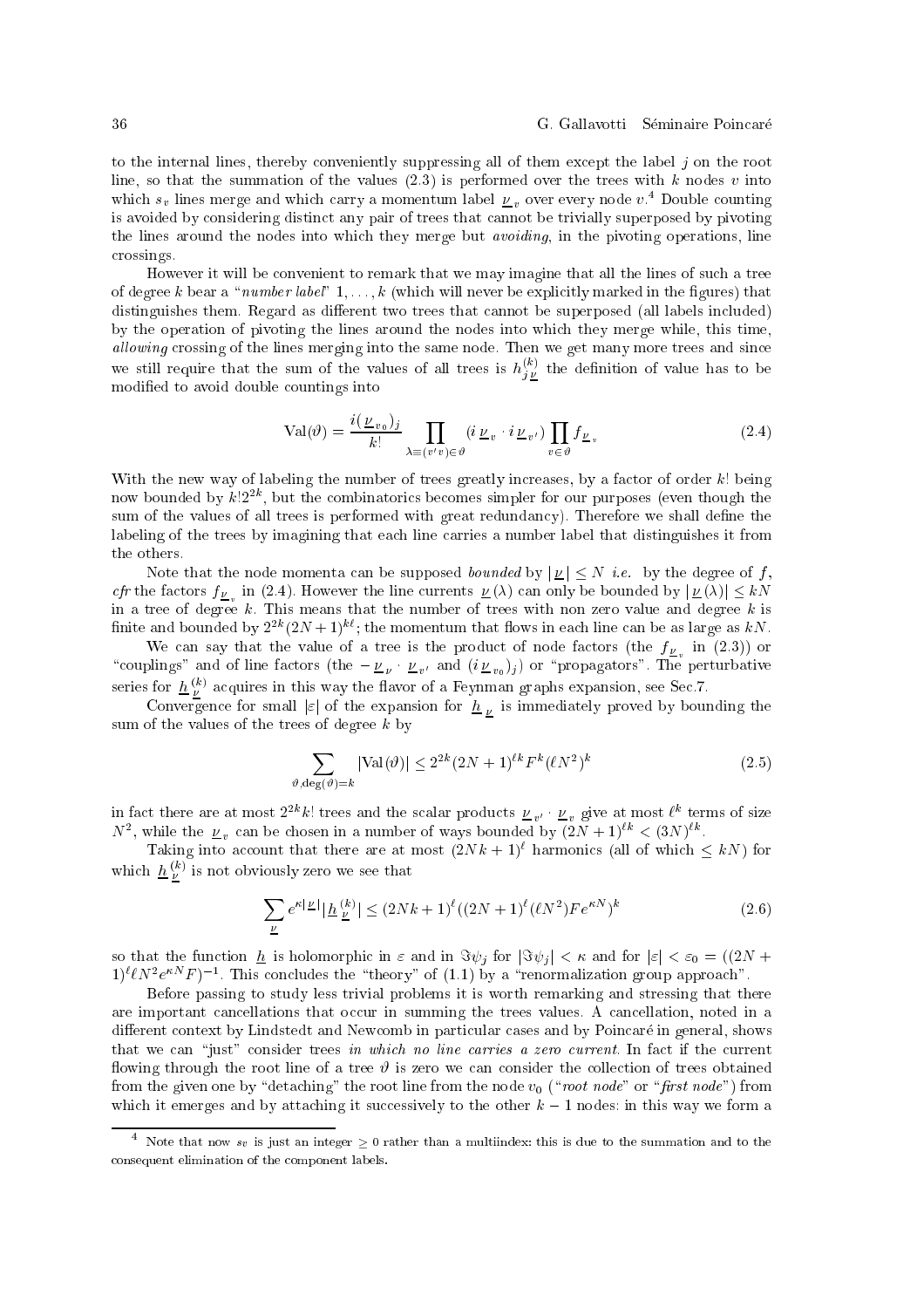#### Vol. 2, 2002 Exa
t Renormalization Group 37

collection of k trees whose values differ only because the factor  $i(\underline{\nu}_{n})_i$  changes as the root node  $v_0$  varies among the tree nodes; therefore the sum of their values is proportional to  $i\sum_{v}(\underline{\nu}_v)_j\equiv \underline{0}$ .

The just exhibited cancellation implies that  $\underline{h}_0 = \underline{0}$ , *i.e.*  $\underline{h}$  has zero average. In fact by a similar argument we see that  $h^{(\kappa)}$  can be computed by considering only the sum of the values of trees in which no line is crossed by a zero current (in a different context this result was established by Poincaré, see below).

Other cancellations are possible: for instance consider a tree  $\vartheta$  which contains two comparable lines  $\lambda_+$   $\lt \lambda_-$  (*i.e.* two lines on the same path to the root) on which the same current flows.  $\sum_{p=1}^{s} \nu_{v_p} = 0$ . Then we form the collection of trees obtained by detaching the entering line  $\lambda_+$ This means that if  $v_1, \ldots, v_s$  are the nodes that precede  $\lambda_{-}$  but which do not precede  $\lambda_{+}$  it is and attaching it successively to the nodes  $v_1, \ldots, v_s$ : we see that the values of all the trees differ only because they contain the factor associated with the propagator of the line  $\lambda_+,\,i.e.$   $-\underline{\nu}_{\ v_n}\cdot \underline{\nu}_+$ (if  $v_p$  is the node to which the line  $\lambda_+$  is attached and  $\underline{\nu}_+$  is the node momentum of the other node of  $\lambda_+$ ). Therefore the sum of the values of the collection of trees is proportional to  $\sum_i \underline{\nu}_{\ v_p}\cdot \underline{\nu}_- \equiv \underline{0}$  . Of course the same argument applies if we use the line  $\lambda$ .

The latter cancellations do not imply that we can compute  $h$  by summing only the values of trees in whi
h no pair of omparable lines arry zero urrent: the reason is that the same tree may be necessary to achieve the cancellation relative to "overlapping pairs" of comparable lines, *i.e.* pairs of lines such that the paths joining them along the tree lines overlap. In the case of more difficult problems this is an important obstacle whose proper understanding has been one of the central problems of renormalization theory: in the above case it is not necessary to understand how to disentangle and turn into a useful tool the "overlapping cancellations".

### 3. Infrared singularities: the problem of KAM theory

Using the terminology of field theory the above is a "one scale problem" because the propagators  $-\underline{\nu}_v$ ,  $\underline{\nu}_v$  are bounded.

The matter becomes much more interesting if one studies what we shall call "Lindstedt" equation"

$$
(\underline{\omega}_0 \cdot \underline{\partial}_{\underline{\psi}})^2 \underline{h}(\underline{\psi}) = -\varepsilon (\partial_{\underline{\alpha}} f)(\underline{\psi} + \underline{h}(\underline{\psi})) \tag{3.1}
$$

where  $\underline{h}$ ,  $f, \varepsilon$  are as in Sec. 1,2 above and  $\underline{\omega}_0 = (\omega_1, \ldots, \omega_\ell) \in R^\ell$  is a *Diophantine vector, i.e.* a vector with the property that there exist two constants  $C, \tau > 0$  such that for all non zero integer components vectors  $\nu \in Z^{\ell}$  it is

$$
|\underline{\omega}_0 \cdot \underline{\nu}| > \frac{1}{C|\underline{\nu}|^{\tau}}, \qquad \underline{0} \neq \underline{\nu} \in Z^{\ell} \tag{3.2}
$$

Equation  $(3.1)$  is substantially more difficult than its "naive" version  $(1.1)$ . It admits, however, a very similar formal solution: namely  $h_{\nu}^{(k)}$  is given by a "tree expansion" in terms of all the trees (with the same labels and the same ounting) onsidered in the previous ase dis
arding the trees which contain a line with zero current; the difference just consists in a different definition of the propagators which change, if  $\lambda = (v'v)$  is a line carrying a current  $\nu(\lambda)$ , so that

$$
-\underline{\nu}_v \cdot \underline{\nu}_{v'} \rightarrow -\frac{\underline{\nu}_v \cdot \underline{\nu}_{v'}}{(\underline{\omega}_0 \cdot \underline{\nu}(\lambda))^2}, \qquad i(\underline{\nu}_{v_0})_j \rightarrow \frac{i(\underline{\nu}_{v_0})_j}{(\underline{\omega}_0 \cdot \underline{\nu})^2} \tag{3.3}
$$

where  $\nu$  is the the root line current. The new "value" of the labeled trees is, therefore,

$$
\text{Val}(\vartheta) = \frac{1}{k!} \frac{i(\underline{\nu}_{v_0})_j}{(\underline{\omega}_0 \cdot \underline{\nu})^2} \prod_{\lambda \equiv (v'v) \in \vartheta} \frac{-\underline{\nu}_v \cdot \underline{\nu}'_v}{(\underline{\omega}_0 \cdot \underline{\nu}(\lambda))^2} \prod_{v \in \vartheta} f_{\underline{\nu}_v} \tag{3.4}
$$

and the new difficulty is easily seen. The Diophantine inequality could be "saturated" for large values of the currents  $\underline{\nu}(\lambda)$  without *any* of the couplings  $f_{\underline{\nu}_v}$  vanishing (*i.e.*  $|\,\underline{\nu}\,(\lambda)|$  can be very large, of order kN in trees of degree k): therefore if many, say bk for some  $b > 0$ , lines "resonate"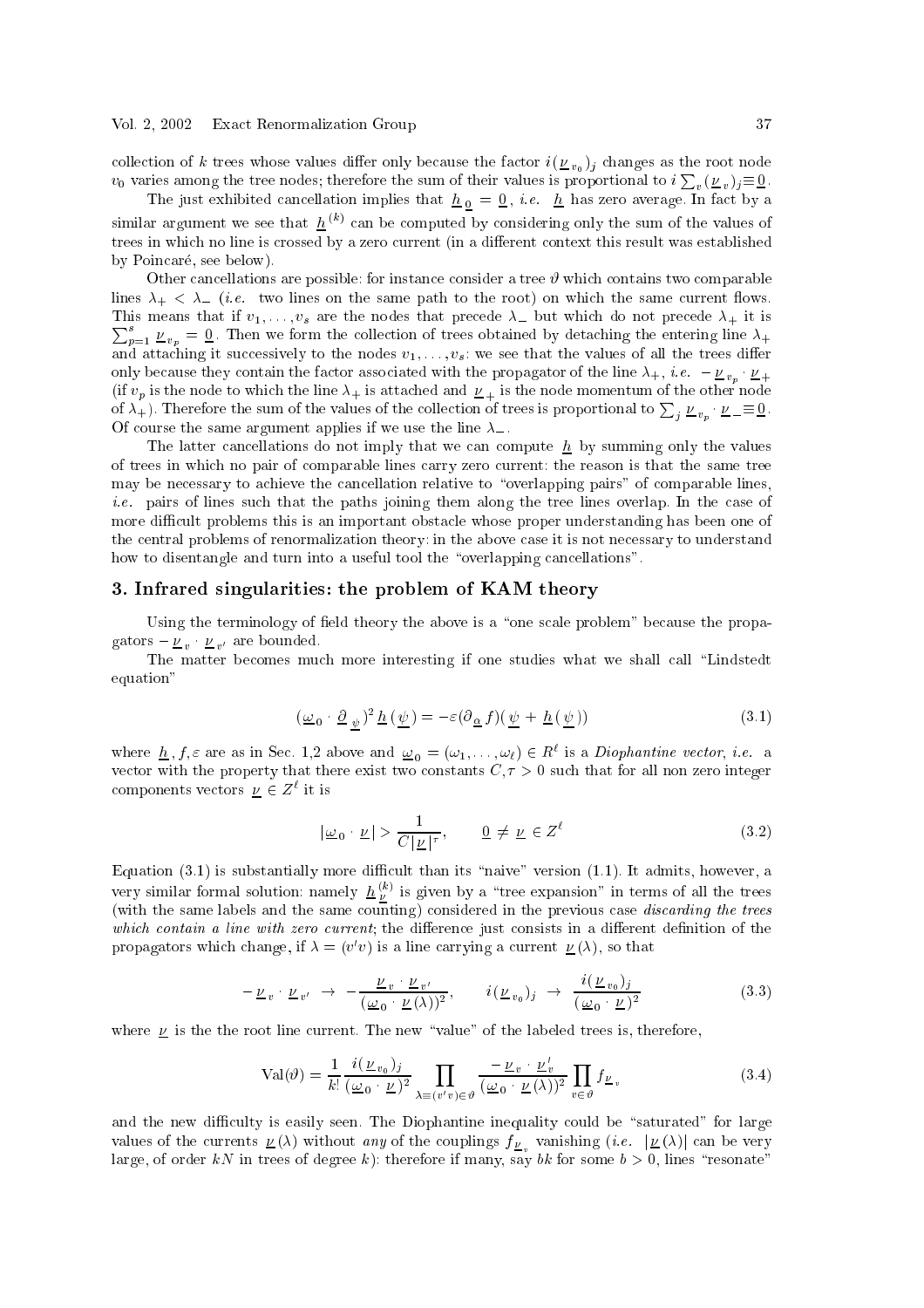in the sense that  $\omega_0 \cdot \underline{\nu}(\lambda)$  is of the order of a power  $k^{-\tau}$  the bound on the tree value can become greater, by a factor  $k^{\tau b'k} \simeq k!^{b'\tau}$  for some  $b' > 0$ , than the estimate in (2.5) and the bound is no longer sufficient to achieve a convergence proof no matter how small  $\varepsilon$  is.

The just described difficulty is called an "infrared" problem as it arises from propagators with denominators being too close to zero at small frequencies: the quantities  $\omega \cdot \nu(\lambda)/2\pi$  have the interpretation of frequencies that can arise in the Fourier transform of solutions of the mechanical problem that is behind the equation (3.1), *cfr* introduction. It contrasts with *ultraviolet* problems which arise, on the contrary, from propagators with denominators which are away from zero but not large enough at large frequencies: an example of such problems is the theory of the boundedness of the fun
tional integral in (1.2) and it will be dis
ussed later.

The key idea for showing that the sum of the tree values in  $(3.4)$  over all trees of degree k can still be bounded by  $B^k$  for some  $B > 0$  is to show that whenever a tree graph appears which contains too many small divisors then cancellations similar to the ones exhibited at the conclusion of Se
.2 take pla
e almost exa
tly and make the value of the graph small enough for onvergen
e to follow.

It is interesting to check first that the problem really exists. For the purpose it is sufficient to exhibit a single graph of degree  $k$  whose value has actually size of order of a power of a factorial of  $k$ . The graph is drawn in Fig. 4.



**rig.4:** An example of a resonant graph. The graph consists of  $\frac{2}{3}$  hodes  $v_1, \ldots, v_{\lfloor k \rfloor}$  drawn on a horizontal line, each attached by a line to a side node,  $v_1,\ldots,v_{|k|}$  respectively, and the last  $\frac{\alpha}{3}$  nodes are the initial nodes  $w_1,w_2,\ldots$  or a bunch of  $\frac{k}{3}-1$  lines merging into the node  $w$  where the horizontal lines begin. The last  $\frac{k}{3}$ <sup>3</sup> <sup>1</sup> nodes arry momenta  $-w_1$ ,  $-w_{\frac{k}{3}-1}$ , of  $w_2$  is the momentum  $-w$  of  $-w$  of  $w_3$ the horizontal strectch a current  $\underline{\nu}$  suitably constructed to resonate maximally in the sense that  $\underline{\omega}_0\cdot \underline{\nu}\simeq a k^{-1/2}$ for some  $a > 0$ . The hodes  $v_1, \ldots, v_{\lfloor \frac{k}{2} \rfloor}$  carry a small momentum  $\lfloor \frac{\nu}{0} \rfloor$  while the corresponding hodes  $v_1, \ldots, v_{\lfloor \frac{k}{2} \rfloor}$  carry s and the second contract of the second contract of the second contract of the second contract of the second c momentum  $-\underline{\nu}_0$  so that the current nowing in the  $\frac{4}{3}+1$  horizontal lines is steadily  $\underline{\nu}$ , *i.e.* steadily resonant.

The value of the tree in Fig.4 can be immediately written down from  $(3.4)$  (a useful exercise) and one readily sees that there are so many small divisors that the value has size of the order of a power of k!.

Formula  $(3.4)$  would provide immediately a proof of convergence for small  $\varepsilon$  if certain trees, among which the one in Fig.4, were not present. The idea, realized in the later sections, is that the "unwanted" trees cancel each other to the extent that their sums behave well enough for not spoiling the bounds.

### 4. Exhibiting an
ellations. The overlapping problem.

To clarify the last paragraph of Sec. 3, for the purpose of illustration, we shall first restrict the sum of the contributions (3.4) to  $h_{\nu}^{(k)}$  to a sum over trees which, besides the property that for all lines one has  $\nu(\lambda) \neq 0$  (as discussed above), satisfy the property

 $(P) \nightharpoonup \underline{\nu} (\lambda_v) \neq \underline{\nu} (\lambda_{v'})$  for all pairs of comparable nodes v, v' (not necessarily next to each other in the tree order), with  $v' > v$ .

There are at most  $2^{2k}k!$  trees (as in the simple case of Sec. 2) and the scalar products  $u_{v'}\cdot \underline{v}$ give at most  $\ell^k$  terms of size  $N^2$ , while the  $\underline{\nu}_v$  can be chosen in a number of ways bounded by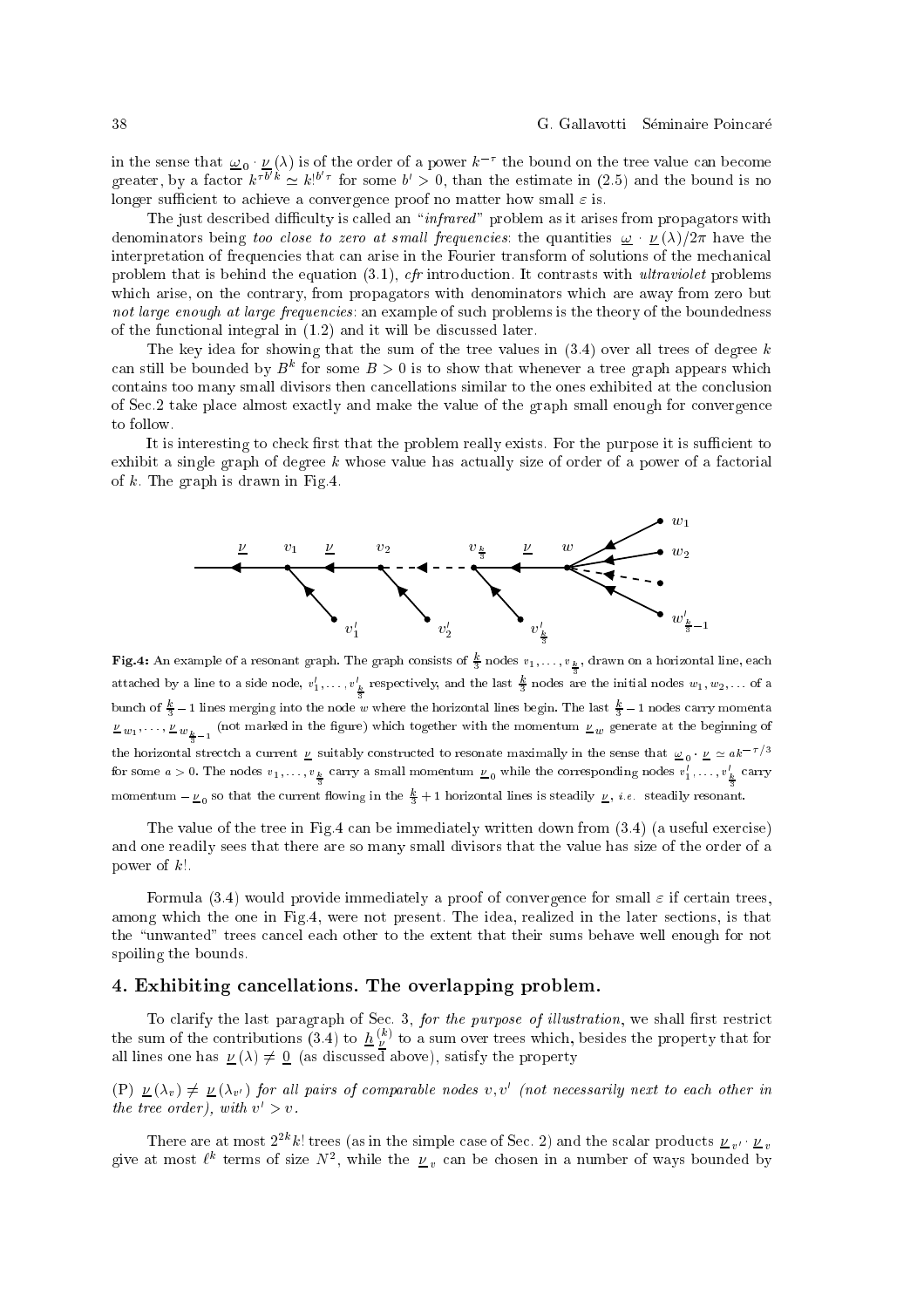Vol. 2, 2002 Exa
t Renormalization Group 39

$$
(2N+1)^{\ell k} < (3N)^{\ell k}
$$
. Therefore, if  $F = \max_{\underline{\nu}} |f_{\underline{\nu}}|$ ,

$$
\left| \frac{h^{(k)}_{\mu}}{\nu} \right| \leq (3N)^{\ell k} 2^{2k} \ell^k F^k C^{2k} N^{2k-1} \max_{\vartheta \in \Theta_{k,\mu}} \prod_{\lambda \in V(\vartheta)} (C \underline{\omega}_0 \cdot \underline{\nu}(\lambda))^{-2}
$$
\n
$$
\leq (FC^2)^k N^{(\ell+2)k-1} (4\ell 3^{\ell})^k M,
$$
\n
$$
(4.1)
$$

where M is an estimate of the indicated maximum which is over the k-th degree trees  $\vartheta$  verifying property  $(P)$  above. Hence the whole problem is reduced to find an estimate for M.

Let q be large. By the Diophantine condition in (3.2) one has  $C|\omega_0\cdot \underline{\nu}| \geq q^{-1}$  if  $0 < |\underline{\nu}| \leq$  $q^{1/\tau}$ : we say that the harmonic with Fourier label  $\underline{\nu} \in Z^t$  is " $q$ -singular" if  $C|\underline{\omega}_0 \cdot \underline{\nu}| < q^{-1}$  and<br>the following (extension) of a lemma by Bryuno holds for trees of degree k verifying property (P) above:

Fixed  $q \ge 1$  let  $N(k, q)$  be the number of "q-singular lines" (i.e. of lines corresponding to q-singular harmonics) in a tree  $\vartheta$  with k nodes. Then

$$
N(k,q) \le \text{const} \frac{k}{q^{1/\tau}},\tag{4.2}
$$

and the constant could be taken  $2N2^{3/\tau}$ 

**Remark.** The intuition behind (4.2) is very simple. In order to achieve a current  $\underline{\nu} = \underline{\nu} (\lambda_v)$  with  $C \underline{\omega}_0 \cdot \underline{\nu}$  of size  $q^{-1}$  one needs at least  $|\underline{\nu}| \geq q^{1/\tau}$ , *i.e.* by (3.2) the node v must be preceded by at least  $N^{-1}q^{1/\tau}$  nodes. Once a q-singular line  $\lambda$  has been generated the following lines  $\lambda'$  will have non-q-singular momentum until the number of lines not preceding  $\lambda$  and preceding  $\lambda'$  has grown large of the order of  $q^{-1/\tau}$ , *i.e.* we must collect *about as many new nodes* (*i.e.*  $O(q^{1/\tau})$ ) to generate a second q-singular line and so on, *at least if* the new singular line  $\lambda'$  does not have the same momentum (a case excluded by hypothesis). The latter event would mean that the nodes that precede  $\lambda'$  but do not precede  $\lambda$  have node momenta adding exactly to 0; their presence would invalidate the argument as this is a situation which can be realized *already* with just 2 intermediate nodes as in the case of Fig.4. Since the total number of nodes is  $k$  it follows that the number of q-singular lines is bounded proportionally to  $k/q^{1/\tau}$ . The actual estimate of the constant in (4.2) is irrelevant for our immediate purposes.

To proceed we shall assume, for simplicity, that  $f_{\nu} = f_{-\nu}$ , *i.e.* that f is an even function. Fix an exponentially decreasing sequence  $\gamma^{\shortparallel\prime},$   $n=$  1,  $0,$   $-1,$   $-2, \ldots$  ; we shall make the choice  $\gamma=$  2, which recommends itsen. The number of 2  $^{\circ}$  -singular harmonics which are not also 2  $^{\circ}$   $^{\circ}$  -singular is bounded by  $2N2^{3/7} k2^{-n}$ , (by (4.2), being trivially bounded by the number of  $2^{-n}$ -singular harmonics!). Hence

$$
\prod_{\lambda \in \vartheta} \frac{1}{(C \underline{\omega}_0 \cdot \underline{\nu}(\lambda))^2} \le \prod_{n=-\infty}^1 2^{-(n-1)4N 2^{3/\tau} 2^{n/\tau} k} = e^{cN\tau k} \equiv M,
$$
\n(4.3)

where  $c > 0$  is a suitable constant ( $\tau$ -independent); therefore the series for the approximation to  $h_{\nu}^{(k)}$ , that we are considering because of the extra restriction (P) on the sum, has radius of convergence in  $\varepsilon$  bounded below by  $\varepsilon_0^{\text{}}$  given by

 $\overline{\phantom{0}}$ 

$$
(\varepsilon_0')^{-1} = (FC^2 J^{-1})^k N^{(\ell+2)} (4\ell 3^\ell) e^{cN\tau}.
$$
\n(4.4)

The key remark in order to take into account the trees that we have excluded by imposing the *unphysical property* (P) above is that they cancel *almost exactly*. The reason is very simple. Let  $\underline{\nu}(\lambda_v) = \underline{\nu}(\lambda')$  with  $\lambda'$  coming out of a node following v and ending in the node v' then we can imagine to detach from the tree  $\vartheta$  the subtree  $\vartheta_2$  with last node v. Then attach it, successively, to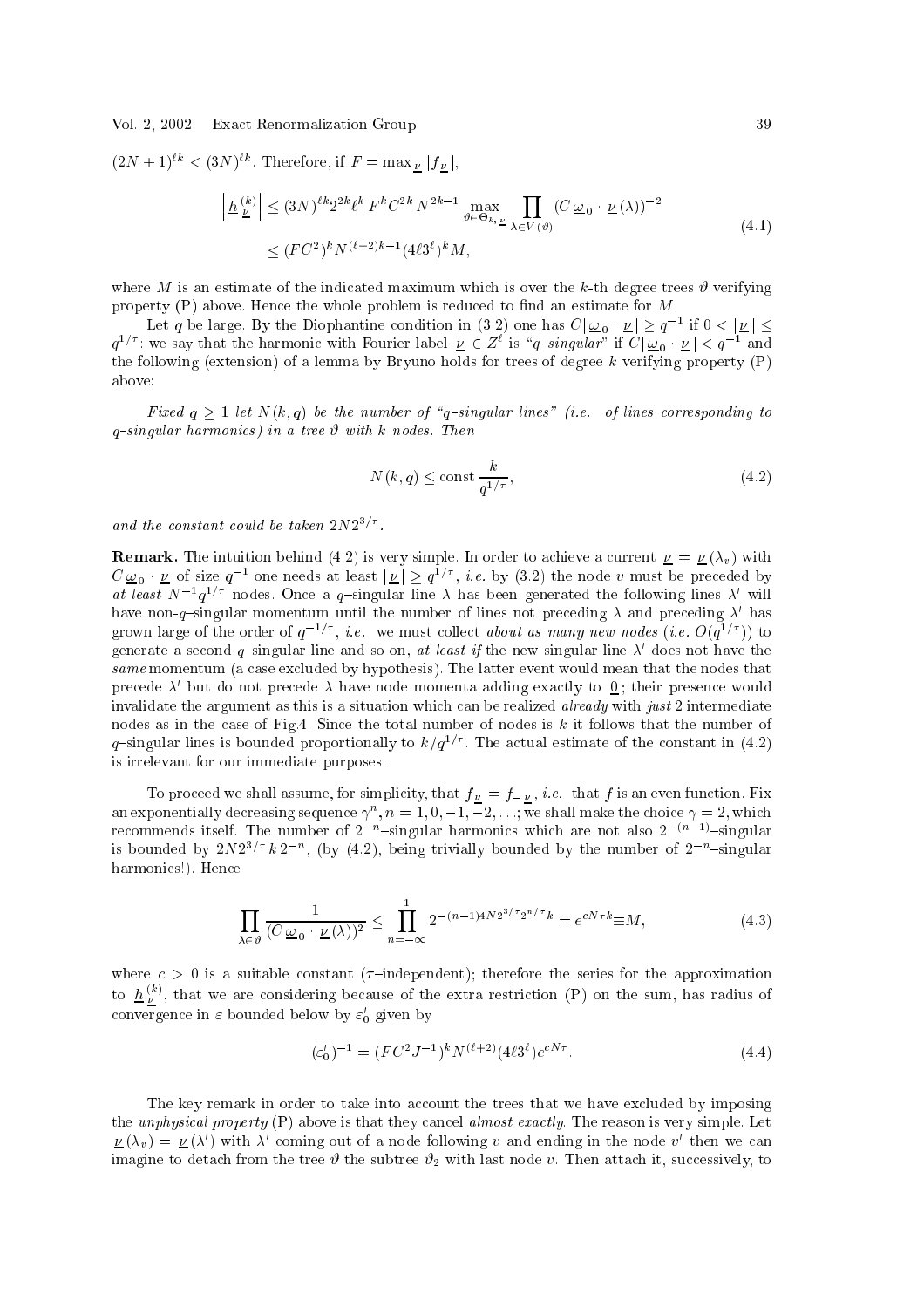

Fig.5: The simplest an
ellation: the ir
le represents a violation of property (P) (whi
h we shall all later a self*energy graph*), provided  $\underline{\nu}_{w_1} + \underline{\nu}_{w_2} = \underline{\upsilon}$ . The parts of the tree  $v$  above  $v$  and below  $v$  are not drawn. Imagine that  $\blacksquare$  on the line  $\blacksquare$  on the line  $\blacksquare$  is very small and note that in the in the in the in the in the in the in the in the in the in the in the in the in the in the in the in the in the in the in the in the in the i two trees one has  $(\underline{\omega}_0 \cdot \underline{\nu}(\lambda_{w_2}))^+ = (\underline{\omega}_0 \cdot \underline{\nu}_{w_2})^-$  and  $(\underline{\omega}_0 \cdot \underline{\nu}(\lambda_{w_2}))^+ = (\underline{\omega}_0 \cdot \underline{\nu}_{w_2} + o)^-,$  respectively. If the signs of the node momenta of w1; w2 are simultaneously hanged and the values of the four trees obtained in this way are summed we obtain an even function of  $\delta$ .

all the remaining nodes w which precede  $\lambda'$  but do not precede v. The simplest case is illustrated in Fig.5 with  $\lambda' = (v', w_1)$ .

We obtain a family of trees whose contributions to  $h_{\underline{\nu}}^{(\kappa)}$  differ because<br>(1) some of the lines below  $\lambda'$  changed the current by the amount  $\underline{\nu} \equiv \underline{\nu} (\lambda_v)$ : this means that some of the denominators  $(\underline{\omega}_0 \cdot \underline{\nu} (\lambda_w))^{-2}$  have become  $(\underline{\omega}_0 \cdot \underline{\nu} (\lambda_w) + \delta)^{-2}$  if  $\delta \equiv \underline{\omega}_0 \cdot \underline{\nu}$  (see the line  $\lambda_{w_2} \equiv w_1 w_2$  in Fig.5) and:

(2) the scalar product  ${\nu \over \nu}_{v} \cdot {\nu \over \nu}_{w}$  changes because of the successive changes of the factor  ${\nu \over \nu}_{w},$  where  $w \in \vartheta/\vartheta_2$  is the node to which the line  $\lambda_v$  is reattached.

Hen
e the sum of the values of all the trees onsidered plus those obtained by a simultaneous change of the signs of the node momenta of the nodes w preceding  $\lambda'$  but not preceding v would build a quantity which is even in  $\delta$ . Factoring the common  $\delta^{-4}$  due to the propagators of the lines  $\lambda_v$  and  $\lambda'$  the remaining sum is a function of  $\delta$  which for  $\delta = 0$  would be proportional to:  $w_w = \underline{\nu}(\lambda') - \underline{\nu}(\lambda_v)$  which is zero (note that the simplifying parity in  $\underline{\nu}$  assumed on  $f_{\nu}$  has to be used here). Since  $\delta \neq 0$  we can expect to see that it has order  $\delta^2$  which would "cancel" one of the divisors of the lines  $\lambda', \lambda_v$ .

This is indeed true in the case of Fig.4: by performing the operation depicted in Fig.5 for each of the  $\frac{k}{3}$  pairs of nodes following the initial bunch of  $k/3$  nodes one checks that the result of the sum of the values of the  $22^{\frac{k}{3}}$  trees thus obtained is bounded proportionally to  $\delta^2^{\frac{k}{3}}$  (*i.e.* we get a  $\delta^2$  from the cancellation in Fig.5 for each pair of nodes) which compensates the division by  $\delta^{2\frac{\pi}{3}+1}$  due to the small divisors at the cost of adding a factor exponential in k (harmless for the purposes of convergence as it affects only the size of the convergence radius estimate). Therefore although there are too many small divisors things go as if the whole chain in Fig.4 had only one!

In general this can be true only if  $|\delta| \ll |\underline{\omega}_0 \cdot \underline{\nu}(\lambda)|$  for all lines  $\lambda$  between  $\lambda_v$  and  $\lambda'$ . If the latter property is not true then  $\delta$  must be small of order  $\omega_0 \cdot \nu(\lambda)$  at least and, hence, this means that there are many nodes w with  $v' < w$  but not  $\leq v$ : indeed in a number of the order needed to create a momentum with small divisors of order  $\omega_0 \cdot \underline{\nu}(\lambda)$ .

The intuitive argument about Bryuno's lemma following (4.2) shows that su
h an extreme ase would be also treatable: after all also in this ase the repetition of the small divisor in the lines  $\lambda', \lambda_v$  is accompanied by a great number of nodes w between v and v' so that the argument given in the remark for estimate  $(4.2)$  remains valid. Therefore the problem is to show that the two regimes just envisaged (and their "combinations") do exhaust all possibilities.

### 5. Multis
ale de
omposition. Clusters and self energy graphs. Hierar
hi
al organization of cancellations and overlapping control.

Such problems are very common in renormalization theory where they are called *overlap*ping divergences problems. Their systematic analysis is made through the "renormalization group methods".

We fix a scaling parameter  $\gamma$ , and we take  $\gamma = 2$  for consistency with (4.3) (see also the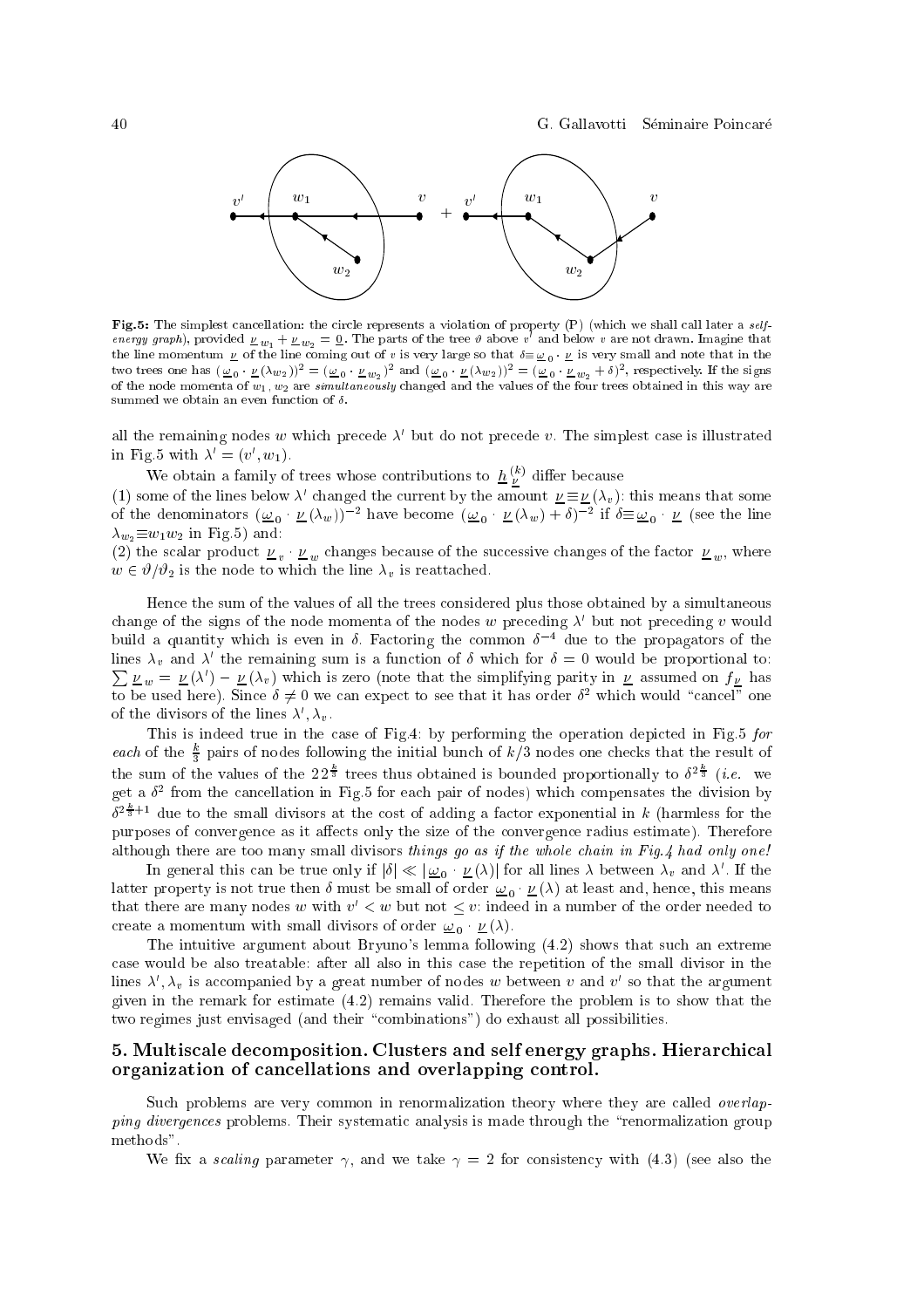#### Vol. 2, 2002 Exact Renormalization Group 41

 $0 > p > n$ 

footnote <sup>1</sup> in the introduction); we also define  $\omega\!\equiv\!C\,\omega_{\,0}$ : it is a dimensionless frequency. Then we say that a propagator  $-\underline{\nu}_{v'}\cdot \underline{\nu}_{v}/(\underline{\omega}_0\cdot \underline{\nu}(\lambda))^{-2}$  is on scale n if  $2^{n-1} \leq |\underline{\omega}\cdot \underline{\nu}(\lambda)| < 2^n$ , for  $n \leq 0$ , and we set  $n = 1$  if  $1 < \vert \omega \cdot \nu(\lambda) \vert$ .

We make at this point a second simplifying assumption (which can be removed easily, as dis
ussed in the literature quoted below). Namely we want to suppose more than the Diophantine condition (3.2): the condition will be the existence of constants  $C, \tau, \gamma > 1$  such that

> (1)  $C |\underline{\omega}_0 \cdot \underline{\nu}| \geq |\underline{\nu}|^{-\tau},$   $\underline{0} \neq \underline{\nu} \in Z^t,$  (5.1)  $|C|\underline{\omega}_0 \cdot \underline{\nu}| - \gamma^p | > \gamma^{n+1}$  if  $n \leq 0, 0 < |\underline{\nu}| \leq (\gamma^{n+3})^{-\tau^{-1}},$

where we shall again take  $\gamma = 2$ . The property in (5.1) will called the *strong Diophantine condition*. One can check that the set of strongly Diophantine vectors contained in any ball  $\Sigma_r$  of radius r in  $R^{\ell}$  has measure which tends to volume( $\Sigma_r$ ) for  $C \to \infty$ , *i.e.* the set of strongly Diophantine ve
tors has full volume.



Fig.6: An example of three lusters symboli
ally delimited by ir
les, as visual aids, inside a tree (whose remaining lines and clusters are not drawn and are indicated by the bullets); not all labels are explicitly shown. The scales (not  $\leq 0$ . If the mode labels of  $(v_4, v_5)$  add up to 0 the cluster  $T''$  is a self-energy graph. If the mode labels of  $(v_4, v_5, v_2, v_6)$ <br>add up to 0 the cluster  $T'$  is a self-energy graph and such is T if the mode labels to  $\sigma$  . The cluster  $\tau$  is maximal in  $\tau$  .

Given a tree  $\vartheta$  and calling  $\Lambda(\vartheta)$  the set of its lines including the line ending in the root, we can attach a scale label to each line  $\lambda \in \Lambda(\vartheta)$ : it is equal to n if n is the scale of the line propagator. Note that the scale labels thus attached to a tree are *uniquely determined* by the other tree labels: they will have only the function of help in visualizing the orders of magnitude of the divisors associated with the various tree lines.

Looking at such labels we identify the connected *clusters T of scale n<sub>T</sub>* formed by a set of lines

(i) connected by a continuous path in the tree consisting of lines with scale labels  $\geq n_T$ ,

(ii) which contain at least one line of scale  $n_T$ 

(iii) and whi
h are maximal with the latter two properties.

We shall say that the "cluster T has scale  $n_T$ ".

We shall denote by  $V(T)$  the set of nodes in T, and by  $\Lambda(T)$  the set of lines connecting them. We also denote by  $\Lambda_1(T)$  the set of lines in  $\Lambda(T)$  plus the entering and exiting lines of T. Finally call  $\mathcal{T}(\vartheta)$  the set of all clusters in  $\vartheta$ .

Among the clusters we consider the ones with the property that there is only one tree line entering them and only one exiting and both arry the same momentum. Here we re
all that the tree lines carry an arrow pointing to the root to give a meaning to the words "entering" and "exiting".

If T is one such cluster and  $\lambda_T$  is the line entering it we say that T is a self-energy cluster if the number  $M(T)$  of lines contained in T is "not too large"

$$
M(T) \stackrel{def}{=} \text{number of lines contained in } T \le E 2^{-n\eta},\tag{5.2}
$$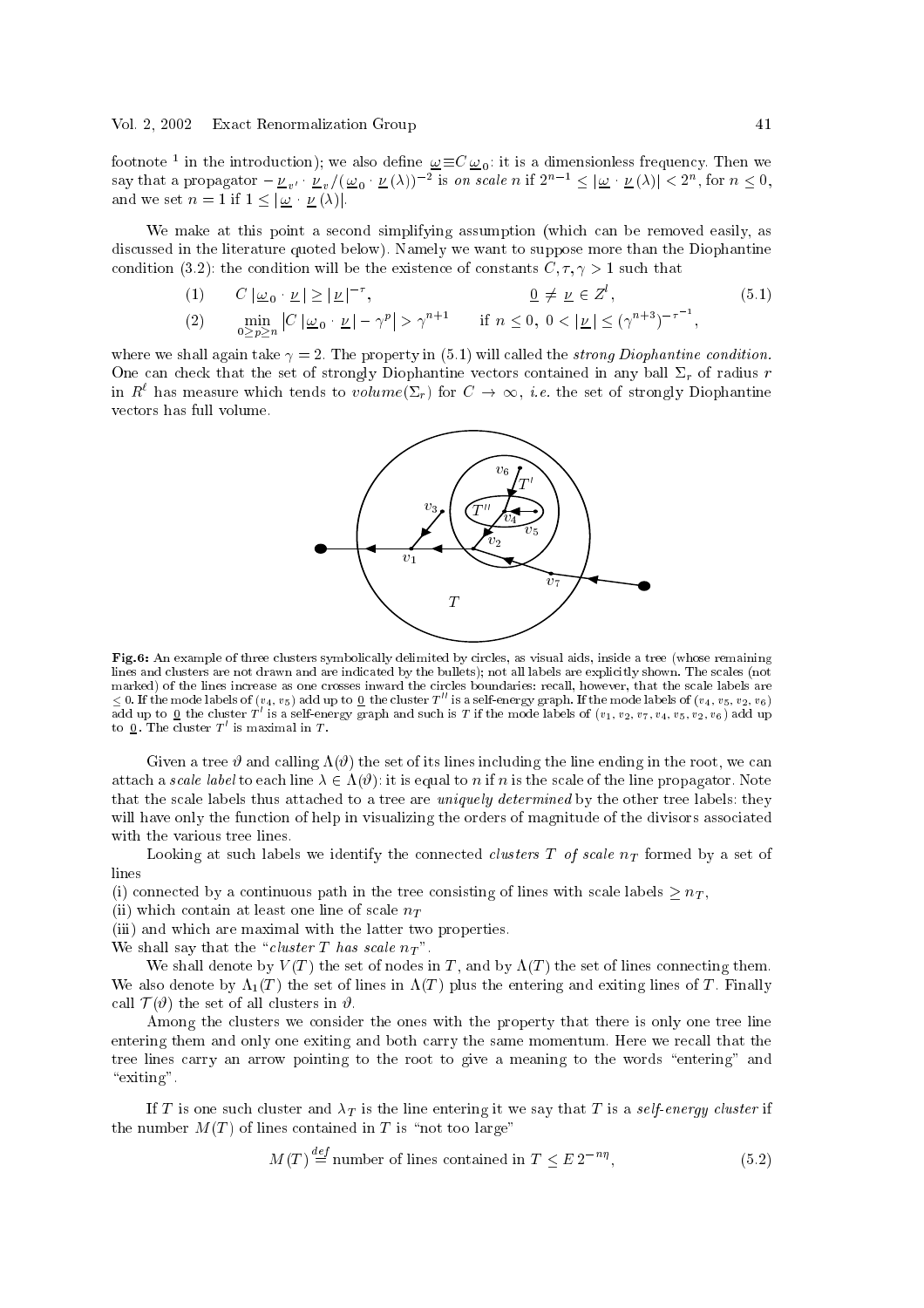where  $n = n_{\lambda_T}$ , and E,  $\eta$  are defined by:<sup>5</sup>  $E \equiv 2^{-3\eta} N^{-1}$ ,  $\eta = \tau^{-1}$ . We call  $n_{\lambda_T}$  the self-energy-scale of T, and  $\lambda_T$  a self-energy line.

To refer to self-energy clusters  $T$  we need some terminology

(a) we denote  $\lambda_T \equiv (w_T v_T)$  the entering line: its scale  $n = n_{\lambda_T}$  is smaller than the smallest scale  $n_T$  of the lines inside T; likewise we denote  $\lambda^\pm_T \!\equiv\! (v_+ T w_+ T)$  the exiting line. Hence  $w_{-T}$  is the node inside T into which the entering line  $\lambda_T$  ends.

(b) Let  $\tilde{T}$  be the set of nodes of  $V(T)$  *outside* the self-energy clusters *contained* in T (if any).

(c) Denote by  $\Lambda(\tilde{T})$  the set of lines  $\lambda$  contained in T and with at least one point in  $\tilde{T}$ , and by  $\Lambda_1(\widetilde{T})$  the set of lines in  $\Lambda(\widetilde{T})$  plus the lines entering and exiting T; note that all lines  $\lambda \in \Lambda(\widetilde{T})$ have a scale  $n_{\lambda} \geq n_T$ .

Remarks. (1) The self-energy clusters are called *resonances* in Eliasson's terminology, see referen
es.

(2) Note that the self-energy-scale  $n$  of a self-energy cluster  $T$  (*i.e.* the scale of the entering line) is different from the scale  $n<sub>T</sub>$  of T as a cluster (*i.e.* the lowest scale of the lines inside the cluster): one has  $n < n_T$ .

Let us consider a tree  $\vartheta$  and its clusters. We wish to estimate the number  $N_n(\vartheta)$  of lines in  $\Lambda(\vartheta)$  with scale  $n \leq 0$ .

Denoting by T a cluster of scale n let  $q_T$  be the number of self-energy clusters of self-energyscale *n* contained in T (hence with entering lines of scale *n*), we have the following inequality.

For all trees  $\vartheta \in \Theta_{k,\nu}$  one has

$$
N_n(\vartheta) \le \frac{4k}{E 2^{-\eta n}} + \sum_{\substack{T \in \mathcal{T}(\vartheta) \\ n_T = n}} (-1 + q_T),\tag{5.3}
$$

with  $E = N^{-1}2^{-3\eta}, \eta = \tau^{-1}$ .

Remark. This is a version of Bryuno's lemma; a proof is given for ompleteness in the Appendix below. Intuitively the above inequality has the same ontent as (4.2): if there are self energy lusters one simply adds to the bound  $(4.2)$  (first term in the r.h.s. of  $(5.3)$ ) the number of such graphs (*i.e.* the sum in (5.3)). For the apparently "extra  $-1$ " see appendix A1.

Consider a tree  $\vartheta^1$ ; we define the family  $\mathcal{F}(\vartheta^1)$  generated by  $\vartheta^1$  as follows. Given a self-energy cluster T of  $\vartheta^1$  we detach the part of  $\vartheta^1$  which has  $\lambda_T$  as root line and attach it successively to the points  $w \in T$  (note that the endpoint  $w_1 \in V(T)$  of  $\lambda_T$  is necessarily among them).

The above procedure is then repeated for all self-energy clusters in  $\vartheta$ . For each self-energy cluster T of  $\vartheta^1$  we shall call  $V_T$  the number of nodes in T, *i.e.*  $V_T = |V(T)|$ . To the just defined set of trees we add the trees obtained by reversing simultaneously the signs of the node modes  ${\underline{\nu}}_w,$ for  $w \in \tilde{T}$ : the change of sign is performed independently on the various self-energy clusters. This defines a family of  $\prod 2V_T$  trees that we call  $\mathcal{F}(\vartheta_1)$  (the product is over all self-energy clusters in  $\vartheta$ ). The number  $\prod 2V_T$  will be bounded by  $\exp \sum 2V_T \le e^{2k}$ .

It is important to note that the definition of self-energy graph is such that the above operation (of shift of the node to which the line entering the self-energy cluster is attached) cannot change too mu
h the sizes of the propagators of the lines inside the self-energy lusters.

This is called the "non overlapping lemma" and the reason behind its validity is simply that inside a self-energy cluster of self-energy-scale  $n$  the number of lines is not very large, being  $\leq N_n \equiv E 2^{-n\eta}$ .

Indeed let  $\lambda$  be a line contained inside the self-energy clusters  $T = T_1 \subset T_2 \subset \ldots$  of selfenergy-scales  $n = n_1 > n_2 > ...$ ; then the shifting of the lines  $\lambda_{T_i}$  can cause a change in the size of the propagator of  $\lambda$  by at most

<sup>5</sup> This is just a onvenient denite hoi
e.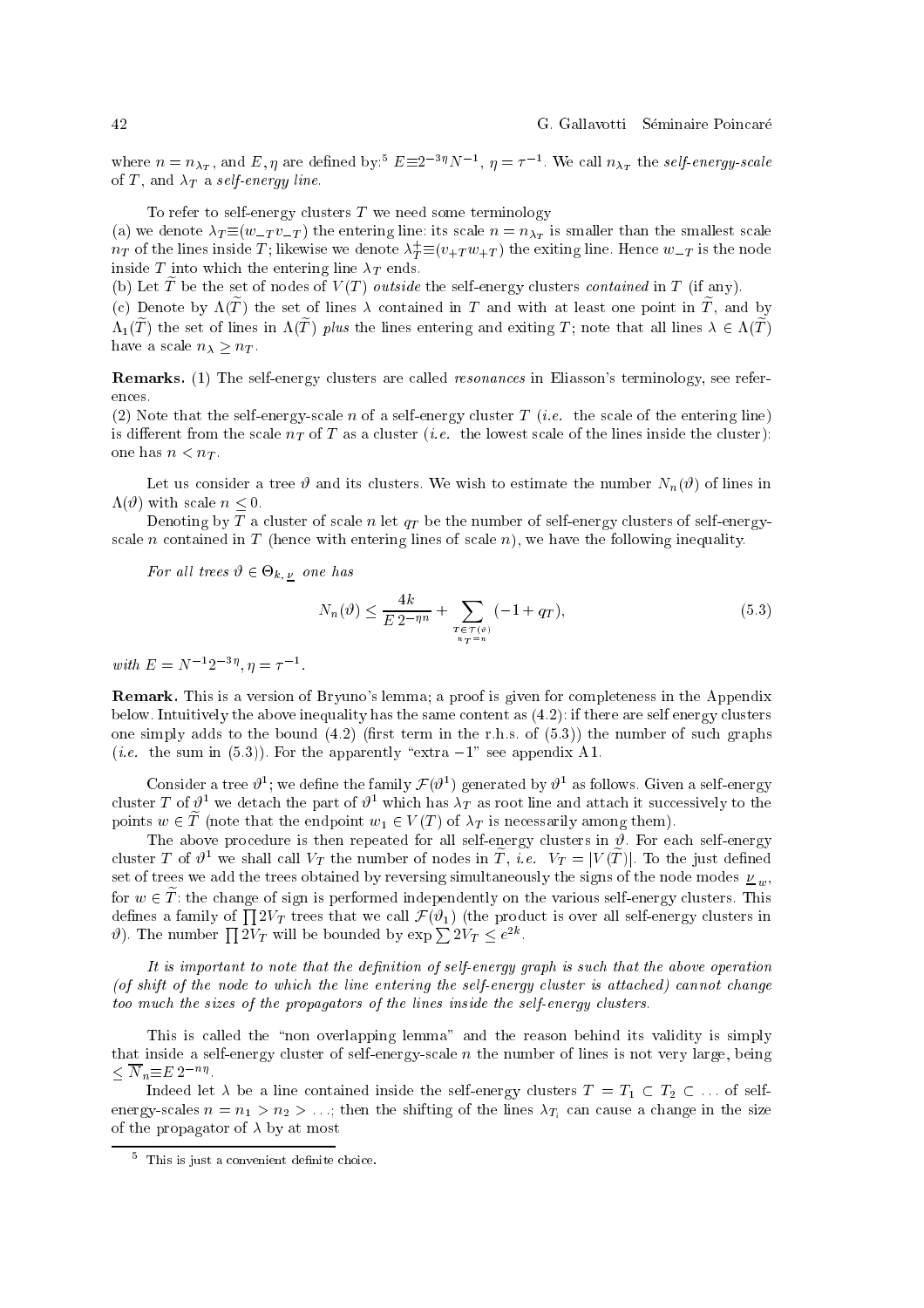$$
2^{n_1} + 2^{n_2} + \ldots < 2^{n+1}.\tag{5.4}
$$

For any line  $\lambda$  in  $\Lambda(T)$  the quantity  $\underline{\omega}_0 \cdot \underline{\nu}_\lambda$  has the form  $\underline{\omega}_0 \cdot \underline{\nu}_\lambda^0 + \sigma_\lambda \underline{\omega}_0 \cdot \underline{\nu}(\lambda_T)$  if  $\underline{\nu}_\lambda^0$ <br>is the momentum of the line  $\lambda$  "inside the self-energy cluster T", *i.e.* it is the sum node momenta of the nodes preceding  $\lambda$  in the sense of the line arrows, but contained in T; and  $\sigma_{\lambda} = 0, 1.$ 

Therefore not only  $|\underline{\omega} \cdot \underline{\nu}^0(\lambda)| \geq 2^{n+3}$  (because  $\underline{\nu}^0(\lambda)$  is a sum of  $\leq N_n$  node momenta, so that  $|\underline{\nu}^0(\lambda)| \leq N N_n$  but  $\underline{\omega} \cdot \underline{\nu}^0(\lambda)$  is "in the middle" of the diadic interval containing it and, by the strong Diophantine property(5.1), does not get out of it if we add a quantity bounded by  $2^{n+1}$  (like  $\sigma_{\lambda} \underline{\omega}_0 \cdot \underline{\nu} (\lambda_T)$ ). Hence no line changes scale as  $\vartheta$  varies in  $\mathcal{F}(\vartheta^1)$ , if  $\underline{\omega}_0$  verifies (5.1).

By the strong Diophantine condition (5.1) on  $\omega_0$  the self-energy clusters of the trees in  $\mathcal{F}(\vartheta^1)$ all contain the same sets of lines, and the same lines enter or exit each self-energy cluster (although they are attached to generally distinct nodes inside the self-energy clusters: the identity of the lines is here defined by the number label that each of them carries in  $\vartheta^1$ ). Furthermore the scales of the self-energy clusters, and in fact of all the lines, do not change.

Let  $\vartheta^2$  be a tree not in  $\mathcal{F}(\vartheta^1)$  and construct  $\mathcal{F}(\vartheta^2)$ , etc, obtaining in this way a collection  $\{\mathcal{F}(\vartheta^i)\}_{i=1,2,...}$  of pairwise disjoint families of trees. We shall sum all the contributions to  $\underline{h}_{\nu}^{(\kappa)}$ coming from the individual members of each family and then sum over the families. This is a realization of Eliasson's resummation: it is more detailed than his original one, where no subdivision of the trees in lasses was onsidered and the an
ellation implied by the one that we exhibit in Se
. 6 was derived from an argument involving all graphs at the same time. Thus the Eliasson an
ellation an be regarded as a an
ellation due to a spe
ial symmetry of the problem (analogous to the Ward identities of field theory) and the above analysis shows that more symmetry is present as the an
ellation takes pla
e already at a lower level in whi
h less trees are added together.

This completes the organization of the tree values which makes evident the cancellations necessary to show, see Sec.6, that not only the problem associated with the tree in Fig.4 but also the analogous problem in the most general graph an be solved by the above onsiderations.

### 6. Can
ellations and dimensional bounds.

The above hierarchical organization of the sum of the terms giving rise to the  $k$ -th order contribution  $h_{\lambda}^{(\kappa)}$  is sufficient for our purposes. One can proceed to bound the sum of the contribu- $\sim$ tions from the time that the straightforwardly the maximum principles of the maximum principles. (namely the bound of the value of an analyti fun
tion at a point by its maximum modulus in a (
omplex) region around the point divided by the distan
e to the boundary of the region).

Referring to the notions associated with the self energy clusters, see items a,b,c following (5.2), we call  $\eta_T$  the quantity  $\omega_0 \cdot \underline{\nu}(\lambda_T)$  associated with the self-energy cluster T. If  $\lambda$  is a line in  $\Lambda(T)$ , defined after (5.2), we can imagine to write the quantity  $\omega_0 \cdot \nu(\lambda)$  as  $\omega_0 \cdot \nu^0(\lambda) + \sigma_\lambda \eta_T$ , with  $\sigma_{\lambda} = 0, 1$ : the product of the propagators of the lines *inside*  $\tilde{T}$  is

$$
\prod_{\lambda \equiv (v'v) \in \Lambda(\widetilde{T})} \frac{-\underline{\nu}_v \cdot \underline{\nu}_v'}{(\underline{\omega}_0 \cdot \underline{\nu}^0(\lambda) + \sigma_\lambda \eta_T)^2}.
$$
\n(6.1)

For simplicity we do not explicitly distinguish the possibility that  $\lambda$  is the root line: in that case the corresponding factor in (6.1) has the slightly different form  $-i(\underline{\nu}_{v_0})_j/(\underline{\omega}_0 \cdot \underline{\nu}(\lambda))^2$ .

If the tree does not contain any self-energy clusters, we say that it has *height* 0; if the only self-energy clusters do not contain other self-energy clusters, we say that the tree has height 1, see Fig.4 for an example; more generally if the maximum number of self-energy clusters that contain a given self-energy cluster is  $p$ , we say that the *tree has height*  $p$ . Similarly we say that a *self-energy* cluster has height  $p$  if it contains at least one self-energy cluster that is contained in exactly  $p$ self-energy clusters and none which is contained in more  $(p = 0$  corresponds to a self-energy cluster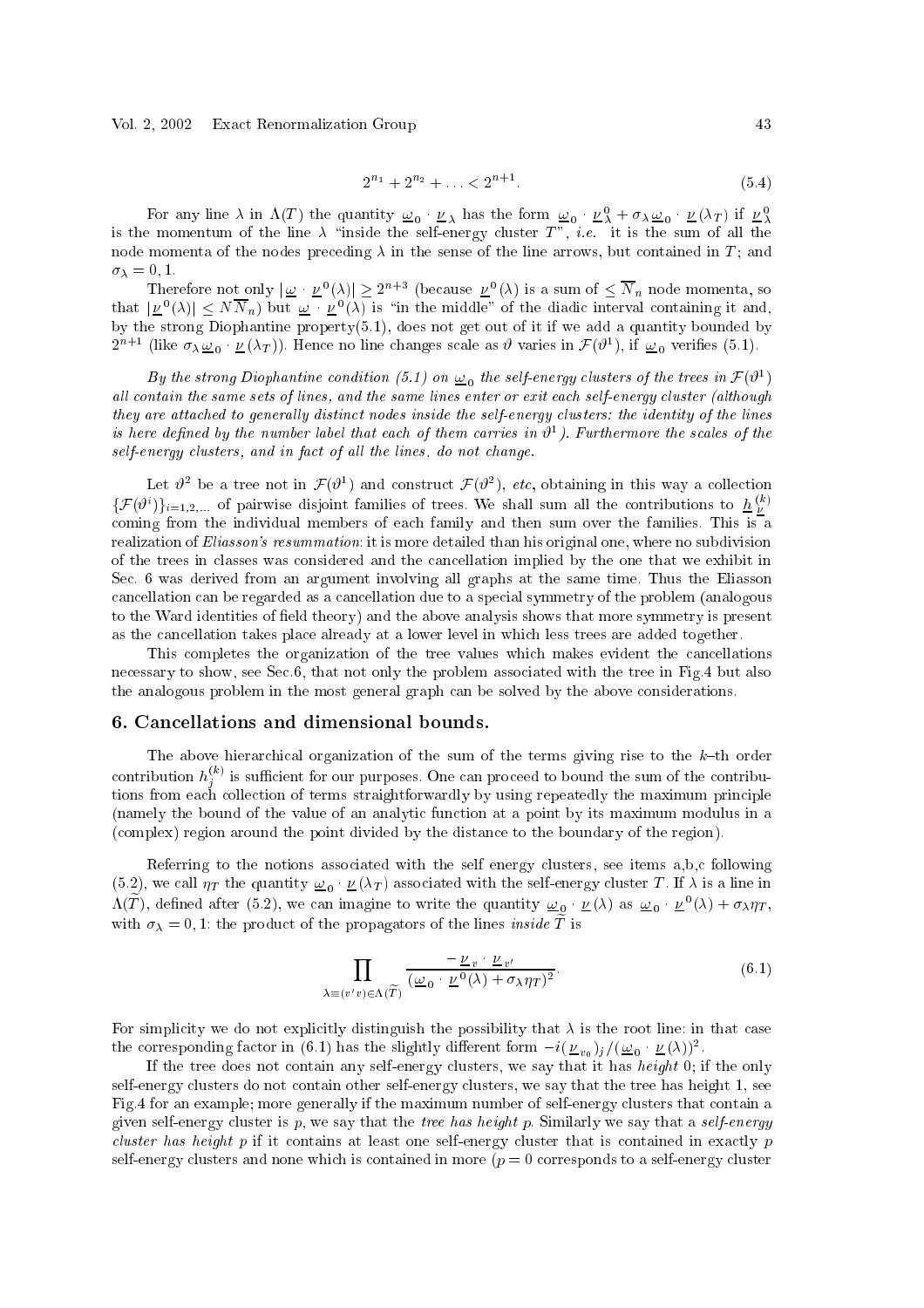which does not contain any other self-energy clusters). Given a tree  $\vartheta$ , call  $V(\vartheta)$  the set of all self-energy clusters in  $\vartheta$ , and set

$$
\Lambda(V(\vartheta)) = \cup_{T \in V(\vartheta)} \Lambda(T), \qquad \Lambda_1(V(\vartheta)) = \cup_{T \in V(\vartheta)} \Lambda_1(T). \tag{6.2}
$$

Of course in  $(6.2)$  the union could be restricted only to the maximal self-energy clusters.

First consider the simple case of a tree  $\vartheta$  of height 1 and let us denote by T any of its self-energy clusters: if we regard the quantities  $\eta_T$  as independent variables we see that (6.1) is holomorphic in  $\eta_T$  for  $|\eta_T| < 2^{n_T - 3}$ . While  $\eta_T$  varies in such complex disk the quantity  $|\omega_{\bf 0} \cdot \underline{\bf \nu}^{\bf 0}(\lambda) + \sigma_\lambda \eta_T|$  does not become smaller than  $2^{n}$  . The main point here is that the quantity  $2^{n}$  - will usually be  $\gg 2^{n_{\lambda_T}}$  which is the value that  $\eta_T$  actually can reach in every tree in  $\mathcal{F}(\theta)$ ; this is what happens in the special case of Fig.4 and it can be exploited in applying the maximum principle, as done below.

Note that the quantities  $\eta_T$  do not depend on the element of the family  $\mathcal{F}(\vartheta)$  so that we could factor out of the sum of the values of the graphs in  $\mathcal{F}(\vartheta)$  the factors  $\eta_T^{-2};$  we can write the product of the propagators of any tree as

$$
\left(\prod_{\lambda \in \Lambda(\vartheta) \setminus \Lambda_1(V(\vartheta))} \frac{-\underline{\nu}_{v'} \cdot \underline{\nu}_{v}}{(\underline{\omega}_{0} \cdot \underline{\nu}(\lambda))^{2}}\right) \cdot \left(\prod_{T \in V(\vartheta)} \prod_{\lambda \in \Lambda(T)} \frac{-\underline{\nu}_{v'} \cdot \underline{\nu}_{v}}{(\underline{\omega}_{0} \cdot \underline{\nu}^{0}(\lambda) + \sigma_{\lambda} \eta_{T})^{2}}\right) \cdot \left(\prod_{T \in V(\vartheta)} \frac{-\underline{\nu}_{v'} \cdot \underline{\nu}_{v}}{(\underline{\omega}_{0} \cdot \underline{\nu}^{0}(\lambda) + \sigma_{\lambda} \eta_{T})^{2}}\right) \cdot \left(\prod_{T \in V(\vartheta)} \frac{-\underline{\nu}_{v_{T}} \cdot \underline{\nu}_{v_{T}}}{\eta_{T}^{2}}\right) \cdot \left(\prod_{T \in V(\vartheta)} \frac{-\underline{\nu}_{v_{T}} \cdot \underline{\nu}_{v_{T}}}{\eta_{T}^{2}}\right)
$$
\n
$$
(6.3)
$$

where the first product is over the lines  $\lambda$  which neither enter nor exit nor are inside a self-energy cluster of  $\vartheta$  (so that their momentum is the same in all trees of the family  $\mathcal{F}(\vartheta)$ ), the second product is over the lines  $\lambda$  contained in  $V(\vartheta)$ , the third product is over the self-energy clusters  $T \in V(\vartheta)$  and takes into account the lines exiting T but not entering another self energy cluster and the last product is over the lines that *enter* the self energy clusters.

As said above the denominators  $\eta^2_T$  factor out of the sum of the values of the trees in  $\mathcal{F}(\vartheta)$ at fixed  $\vartheta$ . We can therefore consider the sum of the  $\prod 2V_T \leq e^{2k}$  values of the graphs members<br>of the family  $\mathcal{F}(\vartheta)$  divided by the product of the factors  $\eta_T^{-2}$  associated with the lines entering or exiting the self energy clusters, *i.e.* we consider the sum of the values in  $(6.3)$  computed without the denominators in the last two products.

Each such sum is holomorphic in the region  $|\eta_T| < 2^{n_T - 3}$  and in the latter region it is bounded by  $\prod 2^{-2(n_{\lambda}-3)} \leq 2^{6k} \prod_{\lambda} 2^{-2n_{\lambda}}$ , if  $n_{\lambda}$  the scale of the line  $\lambda$  in  $\vartheta$  and if the product is over the lines neither entering nor exiting a self-energy cluster. This even holds if the  $\eta_T$  are regarded as independent omplex parameters.

By construction the just considered sum of the  $\Box 2V_T \leq e^{2k}$  terms from the trees in  $\mathcal{F}(\vartheta)$ , vanishes to second order in each of the  $\eta_T$  parameters (by the approximate cancellation discussed above due to the fact that the sum  $\sum_{w \in T} \underline{\nu}_w = 0$  and to the parity property supposed for  $f_{\nu}$ ). By the maximum principle this means that if we bound the sum by the number of terms times the maximum among them (which is easy to estimate because the propagators have all well defined seizes fixed by their scales) we can multiply the result by a further factor of the order of  $2^{2n_{\lambda_T}}/2^{2(n_T-3)}$  and still obtain a valid bound.

Hence by the maximum principle and, recalling that each  $\underline{\nu}_v$  can be bounded by N, we can bound the contribution to  $h_{\nu}^{(\kappa)}$  from the family  $\mathcal{F}(\vartheta^1)$  by

$$
\left[\frac{1}{k!} \left( FC^2 N^2 \right)^k 2^{6k} e^{2k} \prod_{n \le 0} 2^{-2nN_n} \right] \Big[ \prod_{n \le 0} \prod_{\substack{T \in \mathcal{T}(\vartheta) \\ n \neq n}} \prod_{i=1}^{q} 2^{2(n-n_i+3)} \Big],\tag{6.4}
$$

<sup>&</sup>lt;sup>6</sup> In fact  $|\omega_0 \cdot \underline{\nu}^0(\lambda)| \geq 2^{n+3}$  because T is a self-energy cluster; therefore  $|\omega_0 \cdot \underline{\nu}(\lambda)| \geq$  $2^{n+3}-2^{n+1} > 2^{n+2}$  so that  $n_T \ge n+3$ . On the other hand we note that  $|\omega_{0} \cdot \underline{\nu}^{0}(\lambda)| > 2^{n_T-1}-2^{n+1}$ ,<br>so that it follows that  $|\omega_{0} \cdot \underline{\nu}^{0}(\lambda) + \sigma_{\lambda} \eta_T| \ge 2^{n_T-1} - 2^{n+1} - 2^{n_T-3} \ge 2^{n_T-3}$ , for  $|\eta_T| < 2^{n_T-3$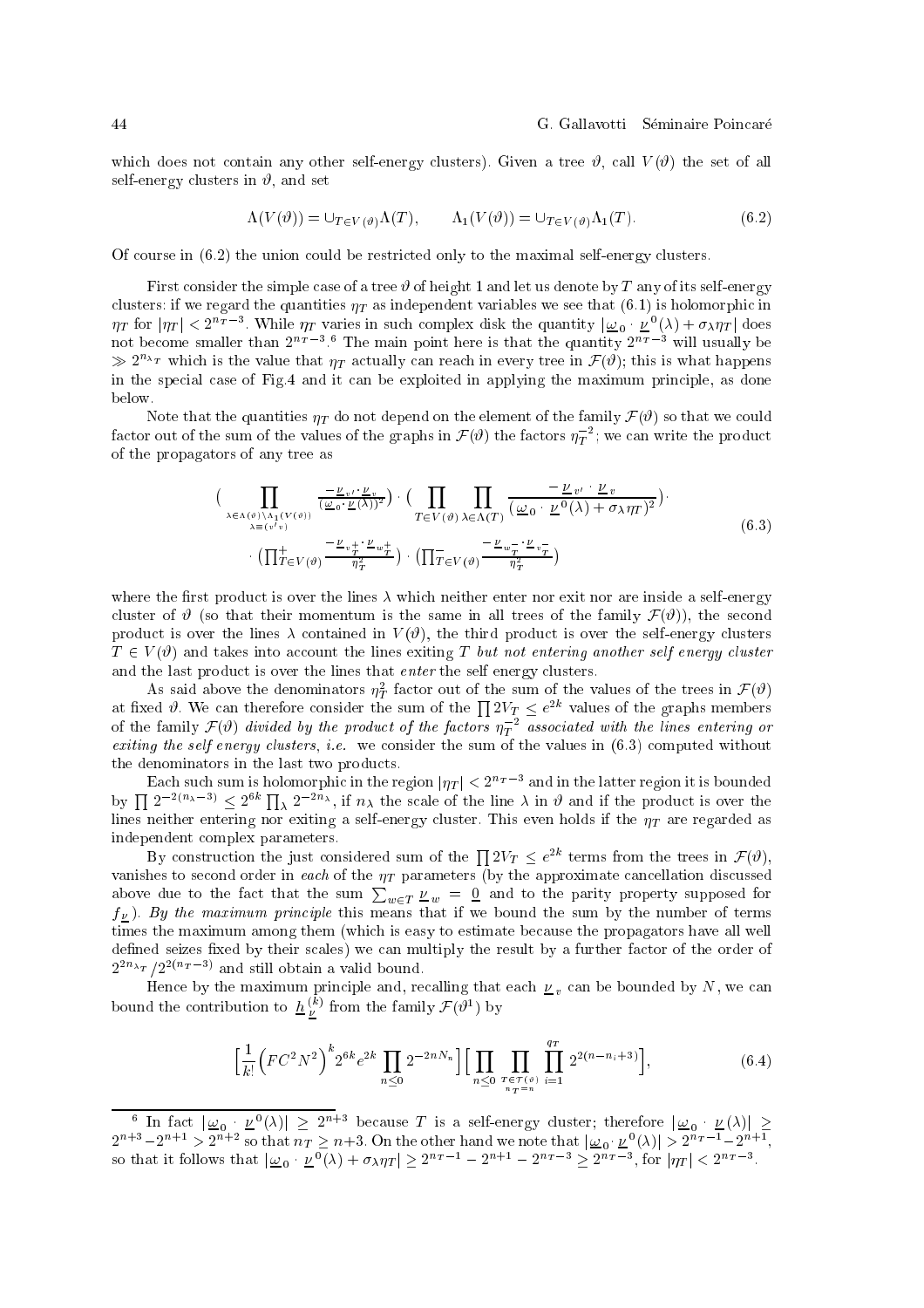#### Vol. 2, 2002 Exa
t Renormalization Group 45

### where

(1)  $N_n = N_n(\theta)$  is the number of propagators of scale n in  $\theta^1$  ( $n = 1$  does not appear because  $|\omega \cdot \nu|$  > 1 in such cases);

(2) the first square bracket is the bound on the product of individual elements in the family  $\mathcal{F}(\vartheta^1)$ times the bound  $e^{2n}$  on their number: this takes into account  $\it{also}$  the last product in (6.3);

(3) the se
ond square bra
ket is the part oming from the maximum prin
iple, applied to bound the resummations, and is explained as follows.

(4) The dependence on the variables  $\eta_{T_i} \equiv \eta_i$  relative to self-energy clusters  $T_i \subset T$  with self-energyscale  $n_{\lambda_{T_i}} = n$  is holomorphic for  $|\eta_i| < 2^{n_i - \delta}$ , if  $n_i \equiv n_{T_i}$ , provided  $n_i > n + 3$  (see above).

(5) The resummation says that the dependence on the  $\eta_i$ 's has a second order zero in each. Hence the maximum principle tells us that we can improve the bound given by the third factor in  $(6.3)$ by the product of factors  $(\vert \eta_i \vert \vert 2 \vert \vert^{\alpha_i + \beta})^{\tau}$  as  $n_i \geq n + \beta$  which yield the product in the second square bra
ket.

The above would be sufficient if there were no trees of height higher than 1. In fact substituting (5.3) into (6.4) we see that the  $q_T$  is taken away by the first factor in  $\,2^{2n_2-2n_3},\,$  while the remaining  $2^{-2n_i}$  are compensated by the  $-1$  before the  $+q_T$  in (5.3), taken from the factors with  $T=T_i$ , (note that there are always enough  $-1$ 's). It follows that the product  $(6.4)$  is bounded by

$$
\frac{1}{k!} \left( C^2 F N^2 \right)^k e^{2k} 2^{12k} \prod_{n \le 0} 2^{-8nkE^{-1}2^{\eta n}} \le \frac{1}{k!} B_0^k,
$$
\n(6.5)

with  $B_0$  suitably chosen.

To sum over the trees we note that fixed  $\vartheta$  the collection of clusters is fixed. Therefore we only have to multiply (6.5) by the number of tree shapes for  $\vartheta$ , ( $\leq 2^{2k} k!$ ), by the number of ways of attaching momentum labels,  $(\leq (3N)^{t\kappa})$ , by the number of ways of contracting the tensor labels,  $(\leq \ell^k)$ , so that we can bound  $|\underline{h}^{(k)}_{\nu}|$  by

$$
\varepsilon_0^{-k} \equiv (b_\ell C^2 F N^{2+\ell} e^{cN})^k,\tag{6.6}
$$

with  $b_{\ell}$  suitably chosen.

To treat the general case we can proceed inductively and suppose that the bound in  $(6.4)$ holds for trees of height  $1, 2, \ldots, p-1$  and for values of the  $\eta_T = \underline{\omega}_0 \cdot \underline{\nu} (\lambda_T)$  of the lines that enter the maximal self-energy clusters T which are in the complex disk  $|\eta_T| < 2^{n_T-3}$ , see Appendix.

### 7. Feynman graphs for the integral in (1.2).

The analysis of the problem  $(1.2),(1.3)$  is started by checking the existence of a formal series expansion in  $\lambda$ : which, of course, has to be followed by the study of the convergence (in fact of the asymptoti
ity) properties of the series.

The first problem is an easy one and its solution is classical: it is most easily described in terms of graphs: consider the following *graphical elements* 



Fig.7: The three graphi
al elements for the Feynman graphs expansion of log E;("f ). The labels 1; 2 : : : signify that the lines of a single graph element must be onsidered as distin
t.

The coefficient of  $\lambda^{k_4}\mu^{k_2}\varepsilon^{k_1}$  in the expansion of  $\log E_{\lambda,\mu}(\varepsilon f)$  is obtained by considering the connected graphs  $\Gamma$  that can be formed with  $k_4$  graph elements of the first type in Fig.7, *i.e.* with 4 lines, and with  $k_2$  graph elements of the second type and  $k_1$  elements of the third type and then merging pairwise the solid lines to form a connected graph with  $k_1$  wiggly lines left unpaired. One often refers to lines obtained by merging a pair of lines by calling it a "*contraction*" so that the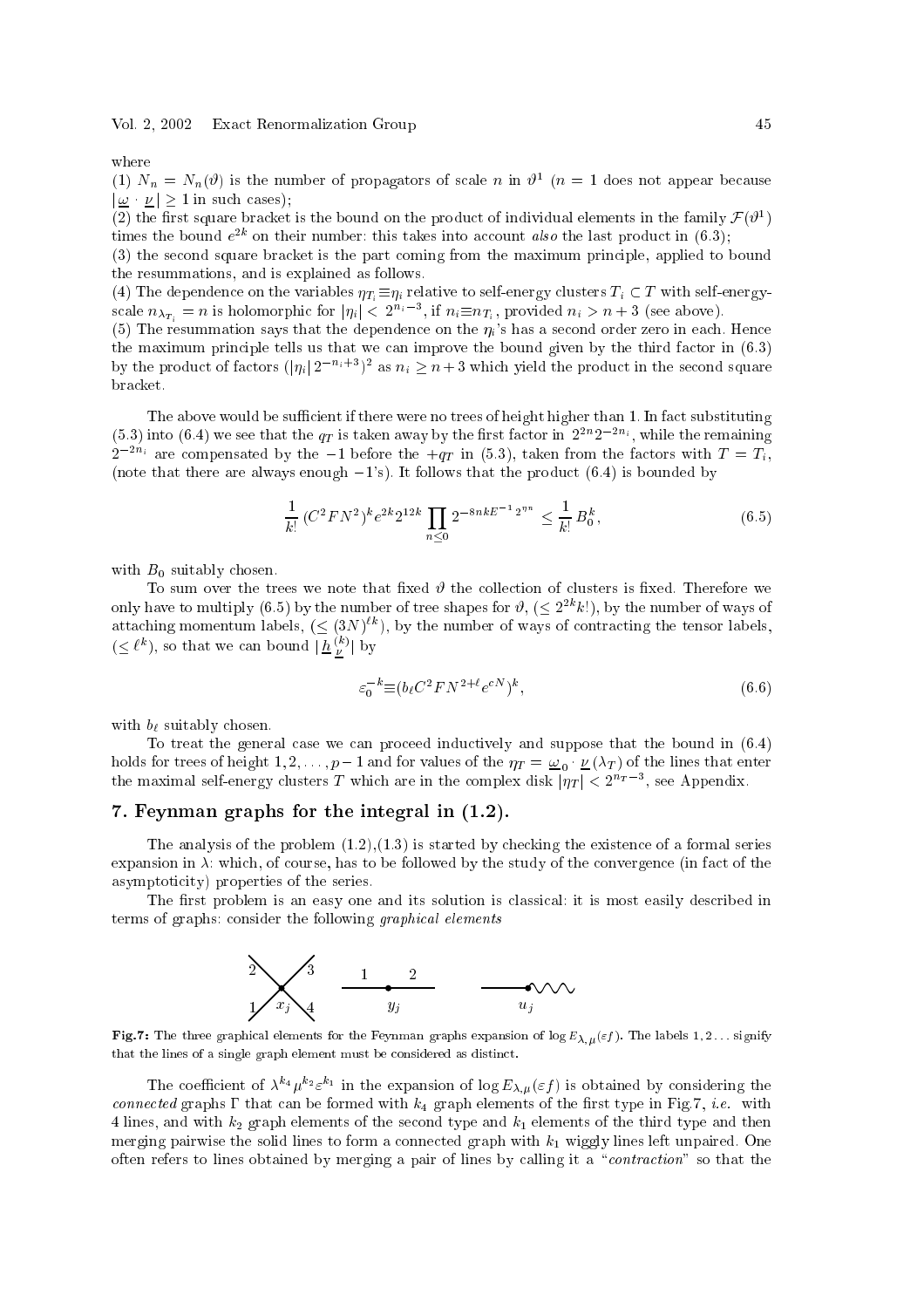various graphs are obtained by ontra
ting pairwise the non wavy lines of the graph elements in Fig.7. With each such Feynman graph we associate an "amplitude" which is simply

$$
\int (-\lambda)^{k_4} (-\mu)^{k_2} (-\varepsilon)^{k_1} \prod_{(\xi_i \xi_j) \in \Gamma} C(\xi_i - \xi_j) \frac{\prod d\xi_j}{k_4! k_2! k_1!}
$$
\n(7.1)

where  $(\xi_1, \ldots, \xi_{k_4+k_2+k_1}) = (x_1, \ldots, x_{k_4}, y_1, \ldots, y_{k_2}, u_1, \ldots, u_{k_1}).$ 

For instance for  $k_2 = 1, k_1 = 2, k_4 = 0$  and  $k_2 = 0, k_1 = 2, k_4 = 2$  we get, respectively, graphs like

$$
\mathcal{W} \leftarrow \underbrace{\mathcal{X} \times \mathcal{Y} \times \mathcal{Y} \times \mathcal{Y} \times \mathcal{Y} \times \mathcal{Y} \times \mathcal{Y} \times \mathcal{Y} \times \mathcal{Y} \times \mathcal{Y} \times \mathcal{Y} \times \mathcal{Y} \times \mathcal{Y} \times \mathcal{Y} \times \mathcal{Y} \times \mathcal{Y} \times \mathcal{Y} \times \mathcal{Y} \times \mathcal{Y} \times \mathcal{Y} \times \mathcal{Y} \times \mathcal{Y} \times \mathcal{Y} \times \mathcal{Y} \times \mathcal{Y} \times \mathcal{Y} \times \mathcal{Y} \times \mathcal{Y} \times \mathcal{Y} \times \mathcal{Y} \times \mathcal{Y} \times \mathcal{Y} \times \mathcal{Y} \times \mathcal{Y} \times \mathcal{Y} \times \mathcal{Y} \times \mathcal{Y} \times \mathcal{Y} \times \mathcal{Y} \times \mathcal{Y} \times \mathcal{Y} \times \mathcal{Y} \times \mathcal{Y} \times \mathcal{Y} \times \mathcal{Y} \times \mathcal{Y} \times \mathcal{Y} \times \mathcal{Y} \times \mathcal{Y} \times \mathcal{Y} \times \mathcal{Y} \times \mathcal{Y} \times \mathcal{Y} \times \mathcal{Y} \times \mathcal{Y} \times \mathcal{Y} \times \mathcal{Y} \times \mathcal{Y} \times \mathcal{Y} \times \mathcal{Y} \times \mathcal{Y} \times \mathcal{Y} \times \mathcal{Y} \times \mathcal{Y} \times \mathcal{Y} \times \mathcal{Y} \times \mathcal{Y} \times \mathcal{Y} \times \mathcal{Y} \times \mathcal{Y} \times \mathcal{Y} \times \mathcal{Y} \times \mathcal{Y} \times \mathcal{Y} \times \mathcal{Y} \times \mathcal{Y} \times \mathcal{Y} \times \mathcal{Y} \times \mathcal{Y} \times \mathcal{Y} \times \mathcal{Y} \times \mathcal{Y} \times \mathcal{Y} \times \mathcal{Y} \times \mathcal{Y} \times \mathcal{Y} \times \mathcal{Y} \times \mathcal{Y} \times \mathcal{Y} \times \mathcal{Y} \times \mathcal{Y} \times \mathcal{Y} \times \mathcal{Y} \times \mathcal{
$$

**rig.8:** two graphs contributing to the orders  $\mu \varepsilon^-$  and  $\lambda^- \varepsilon^-,$  respectively, to log  $E_{{\lambda},\mu}(\varepsilon f).$ 

Many graphs which differ only by the identity of the lines that are contracted yield the same value. If we do not write the identity labels on the lines then each graph  $\Gamma$  has to be multiplied by a suitable combinatorial factor  $n(\Gamma)$  for an appropriate count. The total number  $\Gamma_{labeled} 1 = \sum_{\Gamma_{unlabeled}} n(\Gamma)$  is of the order of  $(2(k_4 + k_2 + k_1))!$ .

Since the propagator  $C(\underline{x} - y)$  in (1.2) is a continuous function which decays exponentially as  $|\underline{x} - \underline{y}| \rightarrow \infty$  it is clear that the integrals in (7.1) are finite for all graphs: hence the formal power series for the generating function  $\log E_{\lambda}(\varepsilon f)$  of the Schwinger functions is well defined to all orders.

In the present case we certainly cannot have convergence of the latter well defined expansion for the obvious reason that the integral in (1.2) is (almost) obviously divergent for  $\lambda < 0, \mu, \varepsilon = 0$ (divergen
e an be established be
ause in this ase all integrals are non negative and admit a lower bound  $B^k$  that grows exponentially in k so that the order k coefficient grows as  $B^k(2k)!/k!$ , *i.e.* too fast).

Nevertheless convergence of the integral can be proved as well as the asymptoticity of the formal power series to which it is formally equal: this is a consequence of an important inequality due to Nelson. However here we shall not discuss this point further.

### 8. An ultraviolet problem:  $\varphi_d^4$  for  $d=2,3$ . Multiscale decomposition and dimensional estimates.

One of the most studied problems in renormalization theory is the analysis of the integral  $(1.2)$  in which the probability distribution  $P(d\varphi)$  is Gaussian with a covariance different from  $(1.3)$ and given by

$$
C(\underline{x} - \underline{y}) \stackrel{def}{=} \langle \varphi_{\underline{x}} \varphi_{\underline{y}} \rangle_P = \frac{1}{(2\pi)^d} \int e^i \underline{p} \cdot (\underline{x} - \underline{y}) \frac{1}{\underline{p}^2 + 1} d^d \underline{p}
$$
(8.1)

We see that  $C(\underline{x})$  decays exponentially as  $|\underline{x}| \to \infty$  but  $C(0) = \infty$  which means that with Pprobability 1 the functions  $\varphi_{\underline{x}}$  are in fact rather singular and, more precisely, are distributions. The rate of divergence of  $C(x)$  as  $x \to 0$  is  $\approx -\log |x|$  if  $d=2$  and  $\approx |x|^{-1}$  if  $d=3$ .

Therefore not only the problem is harder, but it is not even lear whether it makes sense at all sin
e the fun
tion in the exponent in (1.2) is no longer meaningful.

The logarithmic divergence in  $d = 2$  is "very weak" that one checks that all graphs without self contractions, *i.e.* without any pairing of lines emerging from the same graph element, are finite. However in general such contractions occur and therefore yield factors  $C(0) = +\infty$ . Hence, clearly, the problem is not well posed.

The physical interpretation of the integral  $(1.2)$  with P with covariance  $(8.1)$  does not require that the integral be well defined for all  $\lambda, \mu$  small but "just" that there is a function  $\mu(\lambda)$  (possibly depending also on  $\underline{x}$ ) such that the integral is meaningful. In other words one asks whether one can find  $\mu(\lambda)$  such that the  $\log E_{\lambda}(\varepsilon f)$  is well defined and smooth in  $\lambda, \varepsilon$  for  $\lambda > 0$  small and  $\mu = \mu(\lambda)$ . It is not surprising that the  $\mu(\lambda)$  if at all existent should be *infinite*! Of course the fault can be attributed to the fact that the integrand itself is not well defined.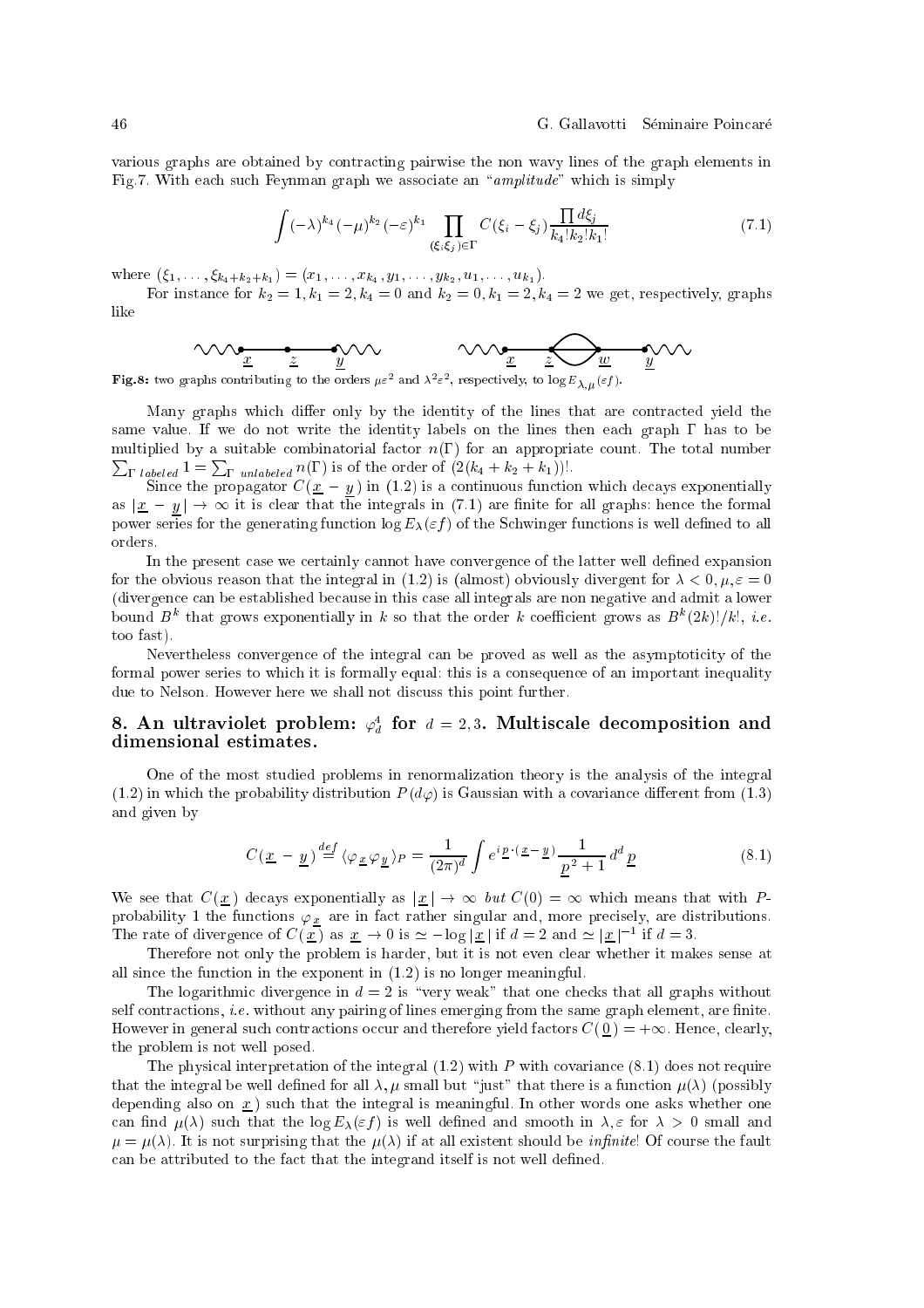#### Vol. 2, 2002 Exact Renormalization Group 47

One tries to attach a meaning to the integral by replacing the probability distribution  $P(d\varphi)$ by a regularized distribution  $P_N(d\varphi)$  where N is a "cut-off" parameter and  $P_N$  is a Gaussian functional integral with covariance

$$
C^{(N)}\left(\underline{x} - \underline{y}\right) = \frac{1}{(2\pi)^d} \int \frac{e^i \underline{p} \cdot (\underline{x} - \underline{y})}{1 + \underline{p}^2} \chi_N(\underline{p}) d^d \underline{p}
$$
(8.2)

where  $\chi_N(\underline{p}) \rightarrow N \rightarrow \infty$  1. Possible choices are

$$
\chi_N(\underline{p}) = \begin{cases} 1 & \text{if } |\underline{p}| \le 2^N \\ 0 & \text{if } |\underline{p}| > 2^N \end{cases} \quad \text{or} \quad \chi_N(\underline{p}) = \frac{2^{2N} - 1}{2^{2N} + p^2} \tag{8.3}
$$

where the first choice is is perhaps the most natural while the second might be the easiest techni
ally. The matter is debated: the two hoi
es however lead to the same result in the limit as  $N \to \infty$  (i.e. to the same  $N = \infty$  limit value for the integral (1.2)). Here I shall follow the traditional approach that uses a smooth cut-off, e.g. the second choice in  $(8.3)$ , for expository reasons (brevity): however the first choice is gaining grounds in the recent research works on "exact renormalization group".

If C is replaced by  $C^{(N)}$  as defined by the second of  $(8.3)$  the integral becomes well defined essentially because it becomes like the one studied in Sec. 4: the Fourier transform of the propagator goes to 0 as  $p^{-4}$  and  $C^{(N)}(\underline{x})$  is a continuous exponentially decreasing function so that all integrals in the perturbative expansion for  $\log Z$  are finite and Z itself is well defined thanks to the Nelson inequality.

The possibility of taking advantage of the freedom of the choice of  $\mu(\lambda)$  then leads to consider the integral

$$
E_{\lambda,N}(\varepsilon f) = \frac{\int P_N(d\varphi)e^{-\int (V_N(\varphi_x) + \varepsilon\varphi_{\frac{x}{}} f(\frac{x}{\omega}))d^d \frac{x}{\omega}}}{\int P_N(d\varphi)e^{-\int V_N(\varphi_x) d^d \frac{x}{\omega}}}
$$
(8.4)  

$$
V_N(\varphi_x) = \lambda \varphi_{\frac{x}{\omega}}^4 + \mu_N(\frac{x}{\omega})\varphi_{\frac{x}{\omega}}
$$

and the problem is to find  $\mu_N$  so that the limit as  $N \to \infty$  of (8.4) exists and is smooth in  $\lambda, \varepsilon, f$ . The quantity  $\mu$  is allowed to depend on  $\lambda$ , N,  $\underline{x}$  (but not  $\varphi_{\underline{x}}$ ) with the only condition that it should be bounded uniformly in x at fixed N so that at fixed N the formal perturbation expansion is well defined.

If  $d = 2$  the above remark that the only divergent (as  $N \to \infty$ ) graphs are the ones with self contractions leads immediately to try to determine  $\mu_N$  in such a way that all such graphs cancel ea
h other.

From the theory of Gaussian integrals it is well known that elimination of the graphs with self contractions is possible simply by requiring that  $V_N$  be a linear combination of "Wick monomials" defined as :  $\varphi_x^n := \sqrt{2C^{(N)}(0)}^n H_n(-\frac{\varphi_x}{\sqrt{2C(n)}})$  $\frac{f(x)}{f(2C^{(N)}(0))}$  where  $H_n(x)$  is the *n*-th Hermite polynomial  $(H_4(z) = z^4 - 3z^2 + \frac{3}{2}, H_2(z) = z^2 - \frac{1}{2}, \ldots)$  and  $C^{(N)}(0) = \langle \varphi_{\underline{x}}^2 \rangle_{P_N}$ .

It is therefore very convenient to start with a  $V_N$  of the form

$$
V_N(\varphi) = \lambda : \varphi_{\underline{x}}^4 : + \overline{\mu}_N(\underline{x}) : \varphi_{\underline{x}}^2 : \equiv
$$
  

$$
\equiv \lambda (\varphi_{\underline{x}}^4 - 6C^{(N)}(0) \varphi_{\underline{x}}^2) + \overline{\mu}_N(\underline{x}) \varphi_{\underline{x}}^2 + const
$$
 (8.5)

and in the case  $d = 2$  one can simply take  $\overline{\mu}_N \equiv 0$  which in terms of the notation in (8.4) means  $\mu_N(\underline{x}) = -6\lambda C^{(N)}(0)$  (which diverges as  $N \to \infty$  as expected and depends on  $\lambda$ ). The perturbative analysis is complete and gives a finite result (uniformly in  $N$ ) order by order: it remains the hard part of the job which is to prove the existence of the limit as  $N \to \infty$  of  $E_{\lambda,N}(\varepsilon f)$ , (8.4). This is not discussed here because we only want to show the analogy between the KAM and the field theory problems. Therefore we shall eventually concentrate attention on the much more interesting problem of the perturbation analysis of  $(8.4)$  in the  $d = 3$  case.

Of course, even with the choice in  $(8.5)$  if  $d=3$  all integrals depend on N with divergences occurring as  $N \to \infty$  at least if one does not attempt to use the freedom in the choice of  $\overline{\mu}(\lambda)$ .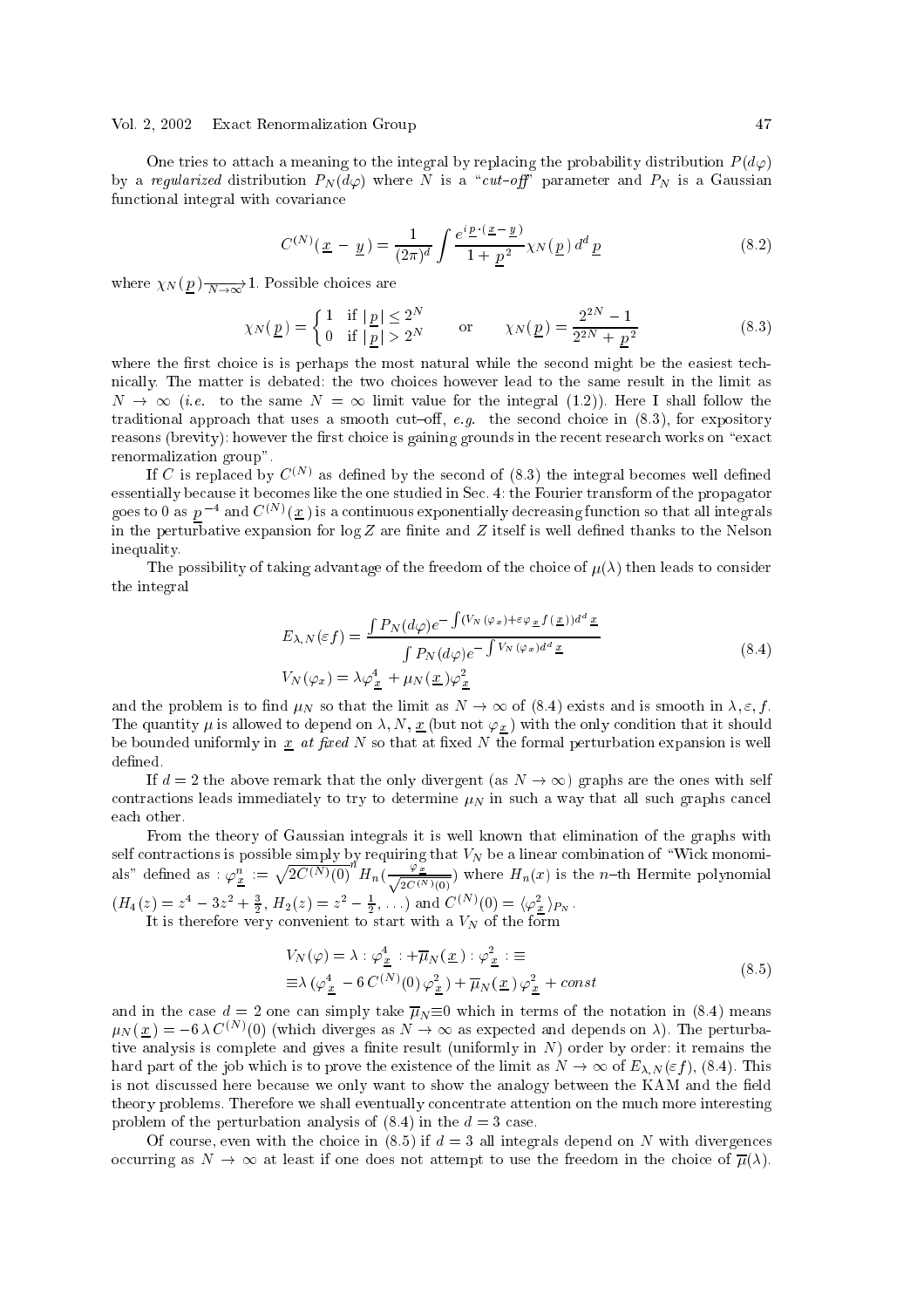#### 48 G. Gallavotti Seminaire Poin
are

Nevertheless at fixed  $N$  we can write the perturbation expansion, or better its formal coefficients, just as in the ase dis
ussed in Se
. 4 and we therefore imagine to have written the expansion of  $\log E_{\lambda}$  ( $\epsilon f$ ) in powers of  $\lambda, \mu, \epsilon$  via exactly the Feynman graphs of Sec. 4 with the new propagator  $C^{(N)}$  and with the constant  $\overline{\mu}$  allowed to depend on N,  $\underline{x}$ ,  $\lambda$  and no Feynman graphs with self

Since  $C^{(N)}$  is the Fourier transform of the function  $\frac{2^{2N}-1}{(2^{2N}+p^2)(1+p^2)} \equiv \frac{1}{1+p^2} - \frac{1}{2^{2N}+p^2}$  we can write

$$
C^{(N)}(\underline{x} - \underline{y}) = \frac{1}{(2\pi)^d} \int d^d \underline{p} e^{i \underline{p} \cdot (\underline{x} - \underline{y})} \sum_{h=0}^{N-1} (\frac{1}{2^{2h} + \underline{p}^2} - \frac{1}{2^{2(h+1)} + \underline{p}^2}) =
$$
  

$$
= \frac{1}{(2\pi)^d} \int d^d \underline{p} e^{i \underline{p} \cdot (\underline{x} - \underline{y})} \sum_{h=0}^{N-1} 2^{2h} \frac{3}{(2^{2h} + \underline{p}^2)(2^{2(h+1)} + \underline{p}^2)} =
$$
  

$$
= \sum_{h=0}^{N-1} 2^{(d-2)h} \overline{C} (2^h (\underline{x} - \underline{y})) \stackrel{def}{=} \sum_{h=0}^{N-1} C_h (\underline{x} - \underline{y})
$$
 (8.6)

where C has a Fourier transform  $3/(1 + p^2)(4 + p^2)$ , which gives a "multiscale decomposition" of the "ultraviolet" singularity of the propagator in the limit as  $N \to \infty$ .

The "scale covariant" representation of the propagator achieved by the decomposition in  $(8.6)$ can be used to decompose finely the integrals corresponding to the Feynman graphs and defining the perturbation expansion coefficients and to rearrange the sums of the terms thus obtained in a way that exhibits the remarkable cancellations that will allow us to show that if  $\mu_N(\lambda)$  is suitably defined then the perturbation expansion of  $E_{\lambda}(\varepsilon f)$  (defined as the limit of  $E_{\lambda,N}(\varepsilon f)$ ) is well defined order by order in  $\lambda, \varepsilon$  thus proving renormalizability (and performing renormalization).

The latter result will not be sufficient yet to show that the generating function of the Schwinger functions is actually well defined and defines a new non trivial  $(i.e.$  non Gaussian) probability distribution over the fields  $\varphi_{\underline{x}}$ : again the reason is that we cannot expect that the perturbative series be convergent since the expressions that they should define are not defined for  $\lambda < 0$  already for  $N < \infty$ . Nevertheless renormalizability is a key ingredient and a first step in the proof of existence of the no cut-off limit of the generating function for the Schwinger functions.

We imagine to associate with each line  $\ell = (\underline{x}, y)$  of the Feynman graphs a "scale label"  $h_{\ell} = N, N - 1, \ldots, 0$  and we shall define its value by replacing the propagator  $C^{(N)}(\underline{x} - y)$  with  $C_{h_\ell} (\underline{x} - \underline{y}) = 2^{(d-2)h_\ell} C(2^{h_\ell} (\underline{x} - \underline{y})), i.e.$  with the propagator on scale  $h_\ell$ .

Fixed a Feynman graph  $\Gamma$  of the latter type we can associate with it a tree graph  $\vartheta$ : we define first the "clusters" of lines in  $\Gamma$ : a "cluster of scale h" will be a connected subset of lines whose scales are  $\geq h$  which, furthermore, contains at least one line of scale h and which is a maximal set with the latter two properties.

It will be convenient and natural to regard each vertex of the Feynman graph as a cluster, in fact as a cluster of scale  $h + 1$  if h is the highest scale of the graph lines that merge into the vertex, even though they contain no lines. In this way the number of vertices of a Feynman graph and the number of nodes of the orresponding tree are equal.

The clusters are by definition arranged hierarchically and are naturally partially ordered by inclusion: therefore they can be represented by the nodes of a tree  $\vartheta$ . The set of all graphs which give rise to the same tree will be called the set of graphs  $\Gamma$  compatible with  $\vartheta$  and we shall write, somewhat improperly,  $\Gamma \subset \vartheta$ .

Note that the lines of the tree have nothing to do with the lines of the Feynman graph. An illustration of the above definitions is provided by the following Fig.9 (with a Feynman graph with 7 verti
es).

Instead of thinking the coefficient of orders  $k_4, k_2, k_1$  in  $\lambda, \mu, \varepsilon$  as a sum of values of Feynman graphs we can think of it as a double sum over all trees with  $k_4 + k_2 + k_1$  nodes and over all graphs ompatible with ea
h tree.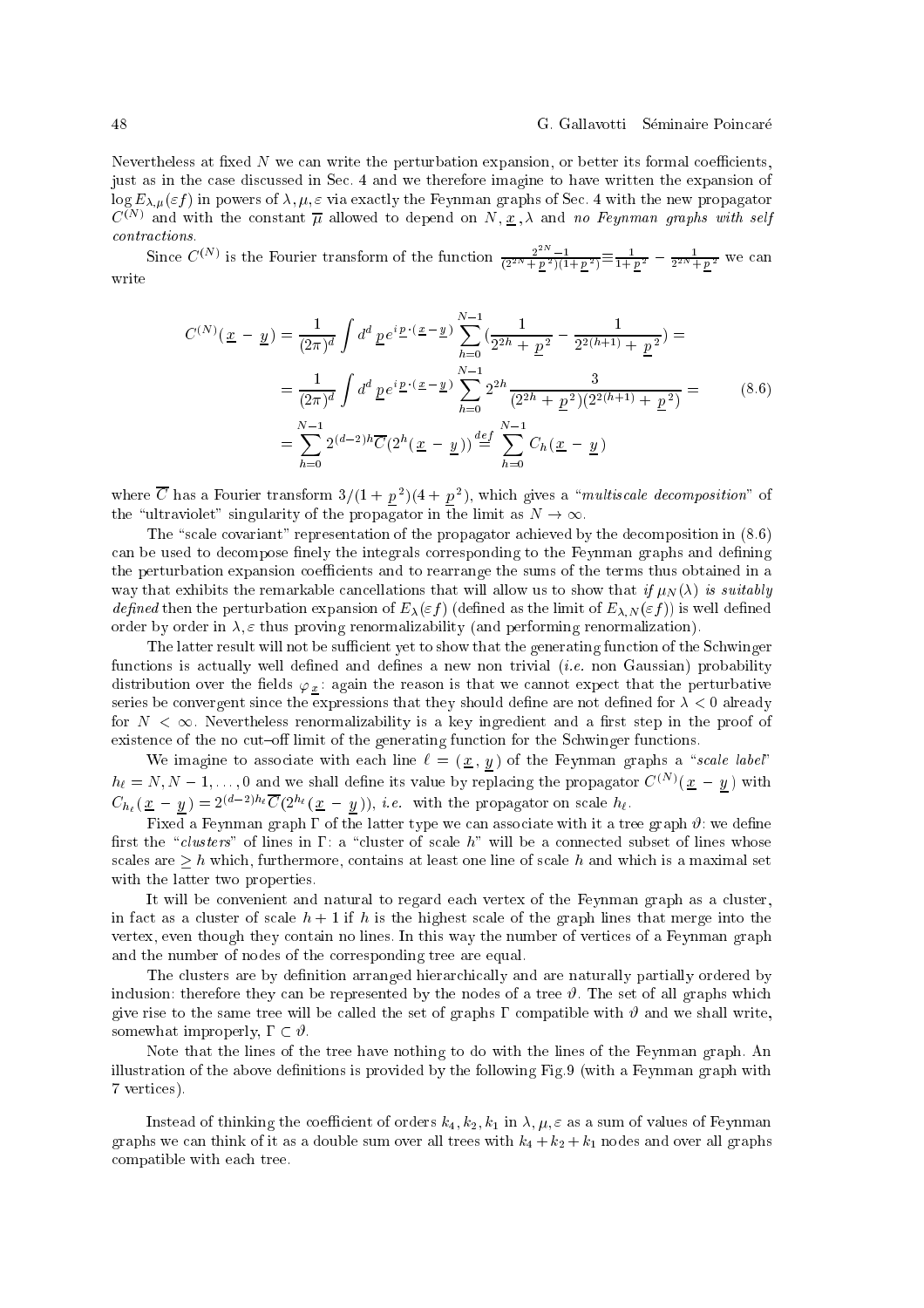

Fig.9: An example of a Feynman graph with its lusters. The luster stru
ture uniquely identies a tree #. The nodes  $a, b, c$  are supposed to represent the first graph element of Fig.7 while the nodes 1, 2, 3, 4 represent the third graph element: altogheter such seven vertices correspond to the seven lowest nodes of the tree, *i.e.* they are the innermost lusters. The lusters are here represented by dashed re
tangles (rather than by ellipses as in Fig.5,6, to avoid confusion with the graph loops). The three unlabeled nodes of  $\vartheta$  correspond to the three dashed rectangles. It is instructive to draw the corresponding, quite different, picture in the case the line 1a (for instance) has a scale larger than all the others.

Given a tree  $\vartheta$  and a graph  $\Gamma$  compatible with it

 $(1)$  we say that a graph vertex v belongs to a cluster if at least one of the lines that end in it is part of the luster;

(2) we say that a node  $v \in \vartheta$  corresponding to a cluster of scale  $h_v$  has degree  $p_v$  if there are  $p_v$ lines "emerging" from it, i.e.  $p_v$  lines of the graph have an extreme vertex in the cluster v but have scale  $h < h_v$ . It is possible that both ends of the line are vertices in a cluster but the line has scale lower than that of the cluster: in this case the line counts twice in the definition of  $p_v$ (be
ause we imagine that two lines emerge from the luster and are then ontra
ted on a lower scale) s
ale).

(3) the number  $p<sub>v</sub>$  of lines external to the cluster v should not be confused with the number  $s<sub>v</sub>$ defined as the number of tree nodes that precede  $v$  or, equivalently, as the number of clusters  $\alpha$  contained in the cluster  $v$  but not in smaller clusters.

The cluster structure sets a natural order in the integrations necessary to evaluate the graph value. Taking into account the expression of the graph values in  $(7.1)$  and the form  $2^{(d-2)h}C_1(2^h(\underline{x}-y))$  of the propagator on scale h we can bound the graph value simply by bounding the propagators on scale h by  $B_0 2^{(d-2)h} e^{-\kappa 2^{n} \vert \underline{x}-\underline{y}\vert}$ , for some  $B_0, \kappa > 0$ , and use the exponential de
ay to bound the results of the integrals.

Let  $h_0$  be the scale of the root line. Let  $M_{4,v}, M_{2,v}, M_{1,v}$  be the numbers of vertices of the  $graph$  elements in the cluster  $v$  which correspond, respectively, to the first, second and third graph element in Fig.7 and let  $m_{4,v}, m_{2,v}, m_{1,v}$  be the numbers of vertices in the cluster v of scale  $h_v$  which are not contained inside inner clusters and which correspond to the mentioned graph elements. One remarks that

$$
\sum_{v} (h_v - h_0)(s_v - 1) = \sum_{v} (h_v - h_{v'}) (M_{4,v} + M_{2,v} + M_{1,v} - 1)
$$
\n(8.7)

and it follows that the bound on the value of a graph  $\Gamma$  compatible with the given tree  $\vartheta$  is  $|\Lambda|B^{k-1}|\lambda^{M_4}\overline{\mu}_{max}^{M_2}\varepsilon^{M_1}|$ , with  $k=M_4+M_2+M_1$ ,  $\mu_{max}=\max_x |\mu_N(\underline{x})|$  and B depending on  $B_0$ and  $\int e^{-\kappa} \frac{x}{\zeta} \, d^d x$ , times

$$
\prod_{v} 2^{h_{v}(d-2)\frac{1}{2}(4m_{4,v}+2m_{2,v}+m_{1,v}-n_{v}^{e}+\sum_{j=1}^{s_{v}}n_{v_{j}}^{e})}2^{-h_{v}d(s_{v}-1)} =
$$
\n
$$
= 2^{h_{0}((d-4)M_{4}-2M_{2}-(d-\frac{d-2}{2})M_{1}+d)}.
$$
\n
$$
\cdot \prod_{v} 2^{(h_{v}-h_{v})((d-4)M_{4,v}-2M_{2,v}-(d-\frac{d-2}{2})M_{1,v}-n_{v}^{e}\frac{d-2}{2}+d)}
$$
\n
$$
(8.8)
$$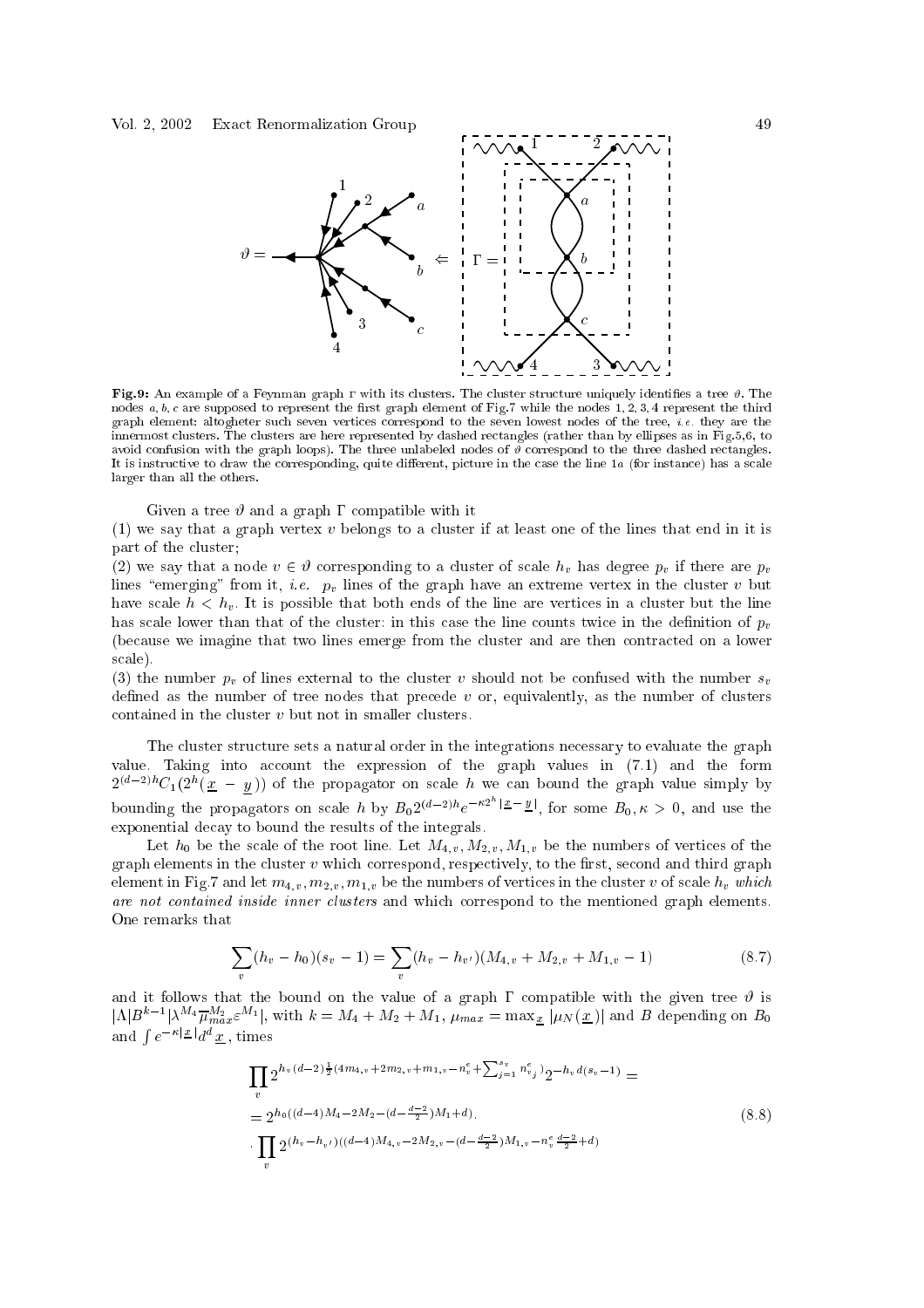where  $M_4, M_2, M_1$  are the total number of graph elements of the first, second and third type in Fig.7,  $M_{4,v}$ ,  $M_{2,v}$ ,  $M_{1,v}$  are the total number of graph elements of the first, second and third type in Fig.7 contained in the cluster  $v,$  and  $n_v^\circ$  are the total number of lines emerging from the cluster  $\upsilon$ .

Having obtained the above *dimensional estimates* we must sum over the graphs and trees, which essentially means summing over the scales  $h_v$ , and show that the sum converges as  $N \to \infty$ : this will be true but only for certain choices of  $\overline{\mu}_N$ , as dicussed in Sec.9 below. The case  $d=2$  is very simple (and in any event we have already shown the existen
e of the perturbation analysis so that discussing the bound  $(8.8)$  is not necessary): therefore we concentrate attention on the more interesting  $d = 3$  case.

# 9. Determination of the counterterms and renormalizability  $(d = 3)$ .

Since we consider contributions with  $M_1 > 0$  ( $M_1 = 0$  corresponds to "vacuum graphs" which do not contribute to the Schwinger functions) the exponent in the first factor is always  $< 0$  so that the sum over  $h_0$  (which has to be performed together with the sum over the other scales to take into account all graphs) converges; noting that  $M_{1, v}$  has to be even (otherwise not all lines can be paired) the exponents in the product are also  $< 0$  unless

 $(1)$   $n_r^{\circ} = 0$  which also corresponds to a vacuum graph

 $(2)$   $n_v^e = 2$  if  $M_{2,v} = 1, M_{1,v} = M_{4,v} = 0$  which would give an exponent 0 but which cannot arise in a luster

 $(3)$   $n_v^e = 4$  if  $M_{4,v} = 1, M_{1,v} = M_{2,v} = 0$  which would give an exponent 0 but which cannot arise in a luster

(4)  $n_v^e = 2$  if  $M_{4,v} = 1, M_{1,v} = M_{2,v} = 0$  which gives an exponent 1

(5)  $n_v^e = 2$  if  $M_{4,v} = 2, M_{1,v} = M_{2,v} = 0$  which gives an exponent 0.

Therefore we only have to study the cases (4) and (5) which correspond to graphs containing a subgraph like the ones in Fig.10 below.



Fig.10: The two subgraphs for whi
h the estimate above diverges, as <sup>N</sup> ! 1, when summed over the s
ales: we suppose  $h' \leq h'' < h_v \leq a, b$ .

By our choice  $(8.5)$  of the interaction  $V_N$  the first graph in Fig.10 contains a self contraction and therefore does not arise (as commented above). Furthermore we can associate the second graphs with the subgraph

$$
x \xrightarrow{h'} x \xrightarrow{h''} y
$$

Fig.11: The subgraph whose ontribution will be summed to the one of the se
ond subgraph in Fig.10.

and their contribution to a graph value will be respectively

$$
\overline{\mu} C_{h'} (\underline{x} - \underline{z}) C_{h''} (\underline{z} - \underline{y})
$$
  
6  $\lambda^2 C_{h_v} (\underline{z} - \underline{w}) C_a (\underline{z} - \underline{w}) C_b (\underline{z} - \underline{w}) C_{h'} (\underline{x} - \underline{z}) C_{h''} (\underline{w} - \underline{y})$  (9.1)

which, if summed together, exonerate us from considering Feynman graphs containing clusters like the se
ond one in Fig.10.

It will be useful to rewrite the sum of the two terms in (9.1) as the sum of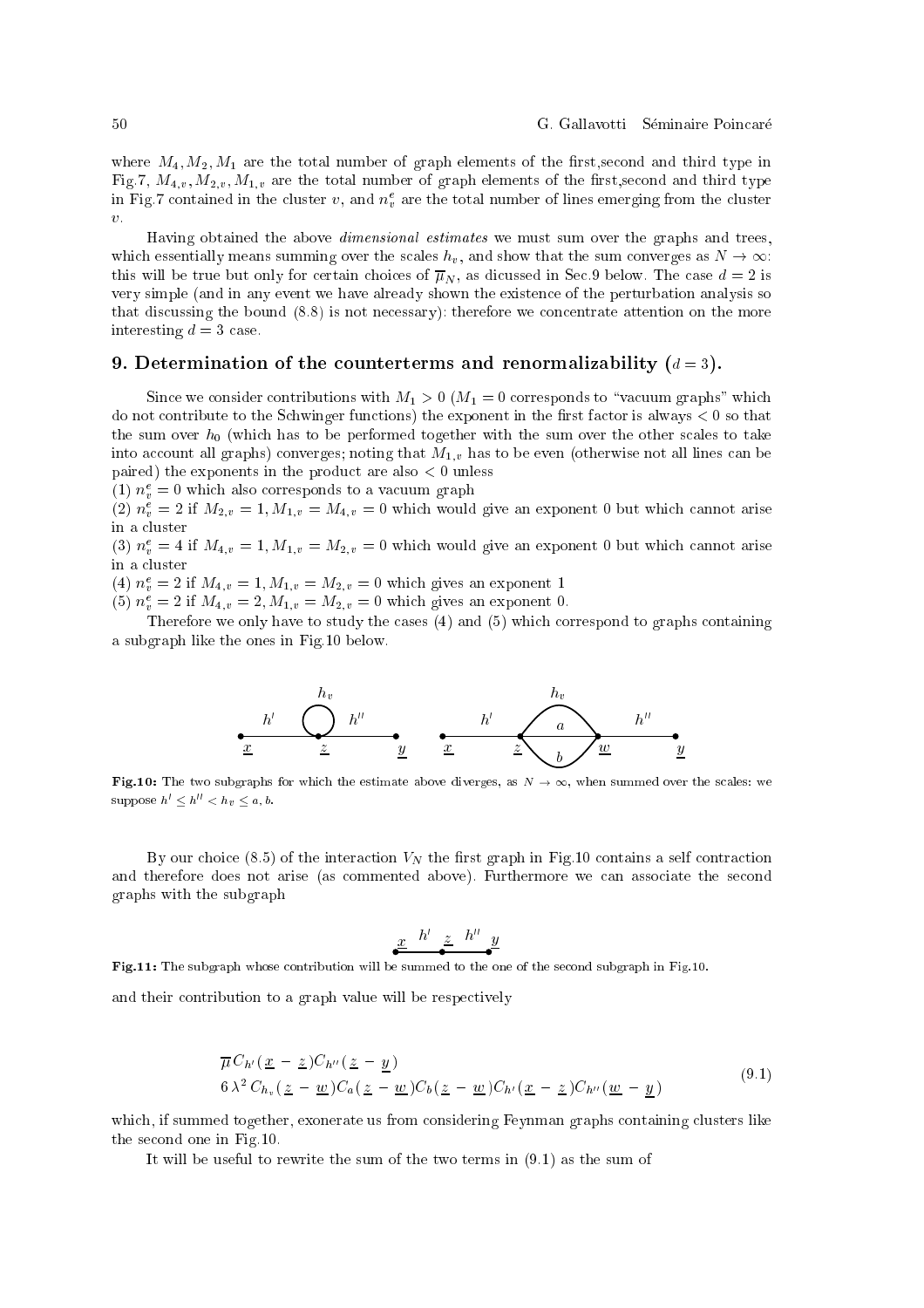Vol. 2, 2002 Exact Renormalization Group 51

$$
\left(\overline{\mu} + 6\lambda^2 \sum_{h_v > h'', a, b \ge h_v} \int d^d \underline{w} \ C_{h_v} (\underline{z} - \underline{w}) C_a (\underline{z} - \underline{w}) C_b (\underline{z} - \underline{w})\right).
$$
\n
$$
\cdot C_{h'} (\underline{x} - \underline{z}) C_{h''} (\underline{z} - \underline{y})
$$
\n(9.2)

and of

$$
6\lambda^2 \sum_{h_v > h'', a, b \ge h_v} \int d^d w C_{h_v} (\underline{z} - \underline{w}) C_a (\underline{z} - \underline{w}) C_b (\underline{z} - \underline{w}).
$$
  
 
$$
\cdot C_{h'} (\underline{x} - \underline{z}) \left( C_{h''} (\underline{w} - \underline{y}) - C_{h''} (\underline{z} - \underline{y}) \right)
$$
 (9.3)

Therefore we can imagine to consider graphs without subgraphs like the ones in Fig.10 but which an instead ontain subgraphs of the two forms

$$
\bullet \frac{h' \quad (L)}{\underline{x}} \quad \frac{h''}{\underline{z}} \quad \frac{h''}{\underline{y}} \quad \frac{h' \quad (R)}{\underline{x}} \quad \frac{h''}{\underline{z}} \quad \frac{h''}{\underline{y}}
$$

Fig.12: The two subgraphs into whi
h the sum of the ontributions from the se
ond subgraph in Fig.9 and from the one in Fig.11 is de
omposed.

which contribute to the value of a graph in which they appear, respectively, a factor given by  $(9.2)$ or by  $(9.3)$ .

Note that in (9.3) the difference  $\Delta \equiv$  $(C_{h''}(\underline{w} - y) - C_{h''}(\underline{z} - y))$ appears multiplied by the contract of the contract of the contract of the contract of the contract of the contract of the contract of the contract of the contract of the contract of the contract of the contract of the cont the factor  $C_{h_v}(\underline{z}-\underline{w})$ : therefore the points  $\underline{z}, \underline{w}$  can be considered to be at distance  $O(2^{-h_v})$ typical of the scale of the lines linking  $\underline{z}$ ,  $\underline{w}$ . However the covariance  $C_{h''}$  "lives" on scale  $h''$  so that the difference  $\Delta$  can be bounded proportionally to  $2^{-(n_v - n_v)}$ .

The factor (9.3) will yield in the bound (8.8) an extra factor  $2^{-(n-n_v)}$  while if  $\overline{\mu}_N(\lambda, \underline{x})$  is  $defined$  as

$$
\overline{\mu}_N(\lambda, \underline{x}) = -\left(6\lambda^2 \sum_{h=0, a, b \ge h}^{N} \int d^d \underline{w} \ C_h(\underline{z} - \underline{w}) C_a(\underline{z} - \underline{w}) C_b(\underline{z} - \underline{w})\right) \tag{9.4}
$$

then the first graph in Fig.12 will contribute to the bound  $(8.8)$  an extra factor

$$
-\left(6\lambda^2 \sum_{h=0,a,b\geq h}^{h''}\int d^d \underline{w} C_h(\underline{z}-\underline{w})C_a(\underline{z}-\underline{w})C_b(\underline{z}-\underline{w})\right) \tag{9.5}
$$

which is bounded proportionally to  $h''$ : *i.e.* in the bound corresponding to  $(8.8)$  there will be an extra power of  $h_v^{m_2,v}$  which does not affect convergence of the sums over the scales.

Thus we see that formal perturbation theory can be well defined at each order so that the theory is "renormalizable", i.e. it admits a formal power series in  $\lambda, \varepsilon$  for the Schwinger functions generator  $E_{\lambda}(\varepsilon f)$  with coefficients uniformly bounded as  $N \to \infty$ : the *harder problem* of showing that, with the choice (9.4) for  $\overline{\mu}(x, \lambda)$ , the limit as  $N \to \infty$  exists and the perturbation series is asymptotic to it is of course far more interesting: the above analysis is an essential tool for obtaining the result but new ideas need to be introdu
ed, see referen
es.

Note that the dependence of  $\overline{\mu}$  on  $\underline{x}$  is essential (it can be avoided only if periodic boundary conditions on  $\Lambda$  are adopted): a point that is often not mentioned in the literature.

The case  $d = 4$  can only be studied in perturbation theory and often it is conjectured that there is no way to find a probability distribution over the fields  $\varphi_x$  which can be associated with the formal perturbation series (however the problem is wide open).

It becomes necessary, nowever, to allow also the coefficient of  $\varphi^{\ast}_x$  to depend on the cut—off N and to add another "counterterm"  $\alpha_N : (\underline{\partial}_x \varphi_x)^2$ :

$$
V_N(\varphi_{\underline{x}}) = \lambda_N(\underline{x}) : \varphi_{\underline{x}}^4 : +\mu_N(\underline{x}) : \varphi_{\underline{x}}^2 : +\alpha_N(\underline{x}) : (\underline{\partial}_{\underline{x}} \varphi_{\underline{x}})^2 :
$$
\n(9.6)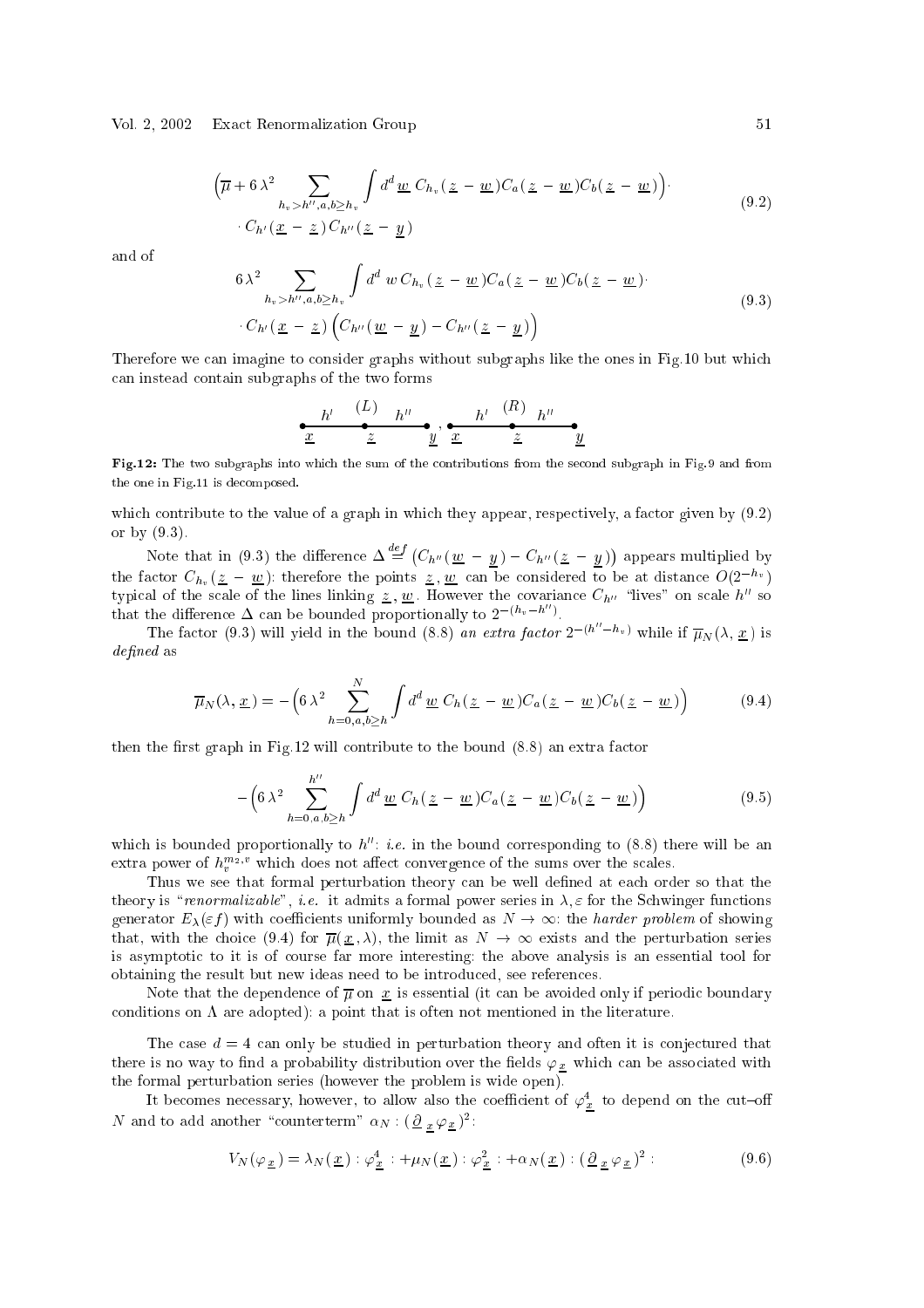and the question is whether one can find functions  $\lambda_N, \mu_N, \alpha_N$  of a parameter  $\lambda$  such that the limit of  $E_{\lambda N}(\varepsilon f)$  as  $N \to \infty$  exists and is smooth in  $\lambda, \varepsilon$  as well as non trivial, i.e. not quadratic in f. The problem remains physically interesting because the physical interpretation of the theory as a quantum field model would allow such an extension of the problem.

The method followed in dimension  $d = 2, 3$  can also be applied to show renormalizability in the case  $d = 4$  with, however, some rather major modifications that we cannot discuss here: see the referen
es.

The reader should not be surprised that the analysis of the quantum fields models is apparently simpler than the one met in studying the KAM theory. The reason is simply that while in the KAM case we have presented a complete discussion in the case of quantum fields we only presented a complete solution to problem of the existence of a *formal perturbation series*. As already stressed another very important (and not easy) part of the work remains to be done and it is to show that the functions  $E_{\lambda,N}(\varepsilon f)$  really have a limit as  $N \to \infty$  and that the limit admits the formal pertirbation series as an asymptotic series: this problem is often called the *large fields problem* and it can be solved in dimension  $d = 2, 3$  by a deeper use of the multiscale analysis, see the literature below.

### Appendix A1: Siegel-Bryuno bound on the number of self-energy lusters.

Call  $N_n^*(\theta)$  the number of non-self-energy lines carrying a scale label  $\leq n$  in a tree  $\theta$  with k nodes. We shall prove first that  $N_n^*(\vartheta) \leq 2k(E2^{-\eta n})^{-1} - 1$  if  $N_n(\vartheta) > 0$  (recall that  $E = N^{-1}2^{-3\eta}$ and  $\eta = 1/\tau$ ). We fix n and denote  $N_n^*(\theta)$  as  $N^*(\theta)$ .

If  $\vartheta$  has the root line  $\lambda_0$  with scale  $>n$  then calling  $\vartheta_1, \vartheta_2, \ldots, \vartheta_m$  the subtrees of  $\vartheta$  emerging from the last node of  $\vartheta$  and with  $k_j > E 2^{-\eta n}$  lines, one has  $N^*(\vartheta) = N^*(\vartheta_1) + \ldots + N^*(\vartheta_m)$  and the statement is inductively implied from its validity for  $k' < k$  provided it is true that  $N^*(\vartheta) = 0$ if  $k < E2^{-\eta n}$ , which is is certainly the case if E is chosen as in equation (5.3).

In the other case, call  $\lambda_1, \ldots, \lambda_m$  the  $m \geq 0$  lines on scale  $\leq n$  which are the nearest to  $\lambda_0$ .<sup>8</sup> such lines are the entering lines of a cluster T on scale  $n_T > n$ . If  $\vartheta_i$  is the tree with  $\lambda_i$  as root line one has  $N^*(\theta) \leq 1 + \sum_{i=1}^m N^*(\theta_i)$ , and if  $m = 0$  the statement is trivial, while if  $m \geq 2$  the statement is again inductively implied by its validity for  $k' < k$ .

If  $m = 1$  we once more have a trivial case unless the order  $k_1$  of  $\vartheta_1$  is  $k_1 > k - E 2^{-n\eta}/2$ . Finally, and this is the real problem as the analysis of a few examples shows, we laim that in the latter case either the root line of  $\vartheta_1$  is a self-energy line or it cannot have scale  $\leq n$ .

To see this, note that  $|\underline{\omega}_0 \cdot \underline{\nu}(\lambda_0)| \leq 2^n$  and  $|\underline{\omega}_0 \cdot \underline{\nu}(\lambda_1)| \leq 2^n$ , hence  $\delta \equiv |(\underline{\omega}_0 \cdot (\underline{\nu}(\lambda_0) - \underline{\nu}(\lambda_0))|$  $|\underline{\nu}(\lambda_1)| \leq 2^{n+1}$ , and the Diophantine condition implies that either  $|\underline{\nu}(\lambda_0) - \underline{\nu}(\lambda_1)| > 2^{-(n+1)\eta}$  or  $\underline{\nu}\left(\lambda_{0}\right)=\underline{\nu}\left(\lambda_{1}\right)$ . The latter case being discarded as  $k-k_{1} < E\,2^{-n\eta}/2$  (and we are not considering the self-energy clusters), it follows that  $k - k_1 < E 2^{-n\eta}/2$  is inconsistent: it would in fact imply that  $\underline{\nu}(\lambda_0) - \underline{\nu}(\lambda_1)$  is a sum of  $k-k_1$  node momenta and therefore  $|\underline{\nu}(\lambda_0) - \underline{\nu}(\lambda_1)| < NE \, 2^{-n\eta}/2,$ hence  $\delta > 2^3 2^n$  which contradicts the above opposite inequality.

A similar, far easier, induction can be used to prove that if  $N_n^*(\theta) > 0$  then the number  $p_n(\theta)$ of clusters of scale *n* verifies the bound  $p_n(\theta) \leq 2k (E2^{-\eta n})^{-1} - 1$ . Thus equation (5.3) is proved.

Remark. The above argument is a minor adaptation of Bryuno's proof of Siegel's theorem, as remarkably exposed by Pöschel.

# Appendix A2: The KAM bound for graphs ontaining overlapping self energy graphs.

Let  $\vartheta$  be a tree with height p: then each of its maximal self-energy clusters V contains a tree

Note that if  $k~\leq~E~2$  and one has, for all momenta  $\vert \underline{\nu} \vert$  of the lines,  $\vert \underline{\nu} \vert ~\leq~ N E~2$  and  $\vert \underline{\nu} \vert$  are.  $\vert \underline{\omega}_0 \vert$  and  $\underline{\nu} \vert ~\geq$ (NE 2  $\cdots$ )  $\equiv$  23  $\cdots$  so that there are no clusters T with  $n_T = n$  and N  $(v) = 0$ . The choice  $E = N$  32  $\cdots$  is convenient: but this, as well as the whole lemma, remains true if 3 is replaced by any number larger than 1. The choice of 3 is made only to simplify some of the arguments based on the self-energy cluster concept.

 $^{\circ}$  i.e. such that no other lin along the paths connecting the lines  $\ell_1,\ldots,\ell_m$  to the root is on scale  $\leq n.$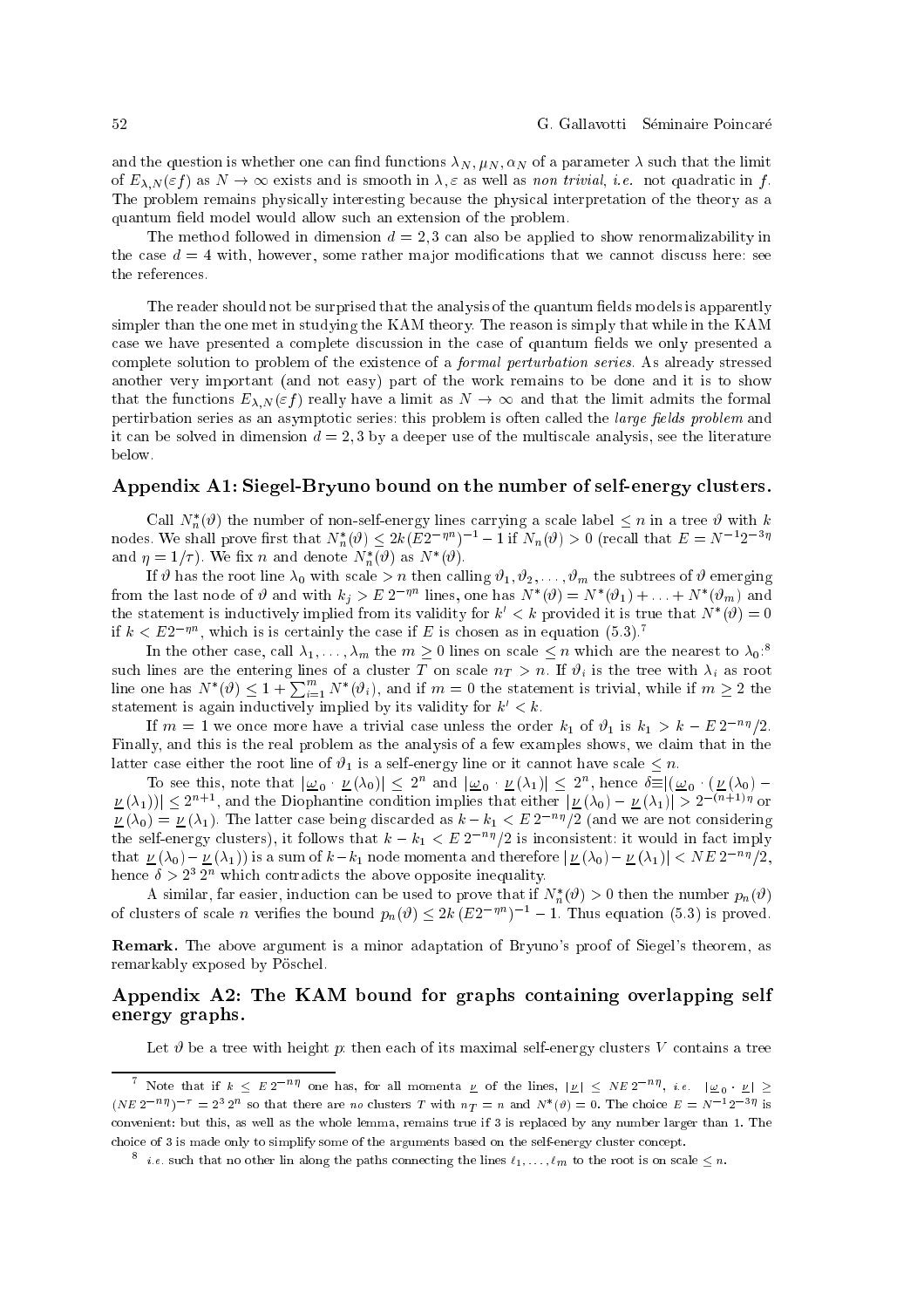#### Vol. 2, 2002 Exa
t Renormalization Group 53

of height  $\lt p$ . We imagine that all the resummations relative to the lines that enter the self-energy clusters that are not maximal have been performed so that we only have to consider the trees that are obtained by attaching the lines that enter the maximal self-energy clusters  $T$  to the nodes in  $\widetilde{T}$ .

Suppose for simplicity that there is only one maximal self-energy cluster  $T$  of height  $p$ . Then the sum of the values of the trees of the family  $\mathcal{F}(\vartheta)$  obtained by shifting the entrance node into the self-energy lusters of lower height will have the form

$$
\Big(\prod_{\lambda \in \Lambda(\vartheta) \setminus \Lambda_1(T)} \frac{\underline{\nu}_{v'} \cdot \underline{\nu}_{v}}{(\underline{\omega} \cdot \underline{\nu}(\lambda))^2}\Big) \cdot \Big(\prod_{\lambda \in \Lambda(\widetilde{T})} \frac{\underline{\nu}_{v'} \cdot \underline{\nu}_{v}}{(\underline{\omega} \cdot \underline{\nu}^0(\lambda) + \sigma_{\lambda}\eta_T)^2}\Big) \cdot \frac{1}{\eta_T^4} \cdot \Big(\prod_{T_i} F(T_i, \underline{\nu}_{v_i}, \underline{\nu}_{v'_i})\Big),\tag{A2.1}
$$

where  $\alpha$  is 1 if the lines entering and exiting the cluster the last product is over all the maximal self-energy clusters  $T_i$  contained in  $T, v_i'$  and  $v_i$  are the nodes in  $T_i$  from which exits (or enters, respectively) the line that enters (or exits) the self-energy cluster  $T_i$ , and  $F(T_i, \underline{\nu}_{v_i}, \underline{\nu}_{v'_i})$  is the sum of the values of all the trees that we have to sum in shifting the entrance node of the lines that enter the self-energy clusters of lower order inside  $T_i$ . Note that the lines  $\lambda$  in the first product are the lines external to  $T$  (but neither entering or exiting  $T$ ), while the ones in the second product are the lines internal to T (*i.e.* lines connecting to nodes in  $\tilde{T}$ ).

We can then remark that when  $\eta_T$  varies in the complex disk  $|\eta_T| \leq 2^{nT}$  the divisors of the lines that enter the inner self-energy clusters T' (of any height) do not exceed in modulus  $2^{n_{\lambda_{T'}}}$ . Therefore we can bound the quantities  $F(T_i, \underline{\nu}_{v_i}, \underline{\nu}_{v'_i})$  via the inductive bound and obtain that  $(6.4)$  is valid also for trees of height p which contain only one maximal self-energy cluster.

The case in which there are many self-energy clusters of height  $p$  is reducible to the case in which there is only one such cluster, see references, the conclusion is the validity of the inequality (6.4) in general. It would also possible to give a proof of the inequality that is not based on an indu
tive argument but we leave it as a problem for the reader.

Acknowledgment. I am grateful to G.Gentile, A. Giuliani and V. Mastropietro for their riti
al omments. Support from IHES and INFN is also a
knowledged.

# Bibliographi
al notes

The KAM analysis is taken from

[Ga94] Gallavotti, G.: Twistless KAM tori, Communications in Mathematical Physics, 164, 145– 156, 1994.

and it is a reinterpretation of the original work of Eliasson

[El96] Eliasson, H.: Absolutely convergent series expansions for quasi-periodic motions, Mathematical Physics Electronic Journal, 2, 1996, (preprint published in 1988).

In  $[Ga94]$  the cancellations are shown to occur by collecting suitable families of terms (each containing a rather small number of terms) appearing in the Lindstedt series for  $h$  while in [El96] the necessary cancellations are shown to occur if one sums all the Lindstedt terms as a consequence of a general symmetry argument. The extension of Brjuno's lemma used here is taken from

[Pö86] Pöschel, J.: Invariant manifolds of complex analytic mappings, Les Houches, XLIII (1984), Vol. II, p. 949-964, Eds. K. Osterwalder & R. Stora, North Holland, 1986.

Closely related developments (and generalizations) an be found in

[GG95] Gallavotti, G., Gentile, G.: Majorant series convergence for twistless KAM tori, Ergodic theory and dynamical systems,  $15$ , p. 857-869, 1995. See also Gallavotti, G.: Invariant tori: a